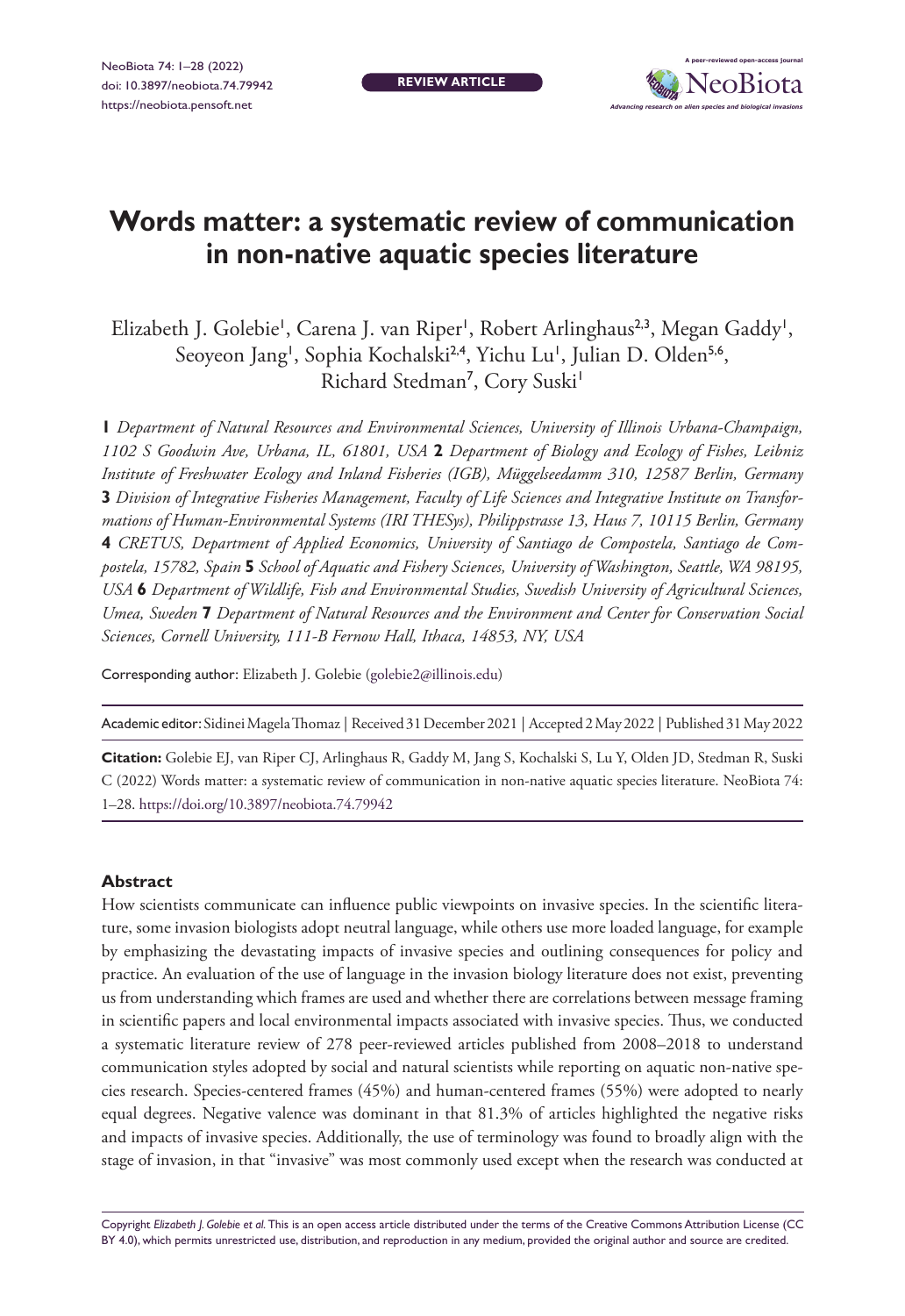early stages of invasion, when "non-native" was most commonly used. Terminology use therefore enables readers of scientific papers to infer the status and severity of ongoing invasions. Given that science communication within the peer-reviewed literature affects public understanding of research outcomes, these findings provide an important point of reflection for researchers.

#### **Keywords**

invasive species, message framing, science communication, spatial analysis, terminology

### **Introduction**

Biological invasions pose escalating threats to natural ecosystems, economies, and human well-being on a global scale (Pyšek et al. 2020), although impacts vary by taxon, ecosystem and region (Wolter and Röhr 2010). There is a longstanding debate in invasion science of how to appropriately communicate about invasive species so as to shape public understanding of the issue (Brown and Sax 2004, 2005; Cassey et al. 2005; Verbrugge et al. 2016; Clarke et al. 2020). Several papers (Larson et al. 2005; Janovsky and Larson 2019), have analyzed the use of militaristic language (i.e., referring to a "battle" or "war" against invasive species), which seeks to emphasize the urgency of responding to the risks of invasive species. Although not necessarily supporting militaristic language, several researchers agree that within published literature, scientists should advocate for the control of non-native species, even if it remains uncertain whether the species has negative impacts (Lodge and Shrader-Frechette 2003; Larson 2007). By contrast, other researchers believe objectivity is most important, and have asserted that value-laden terms such as "battle" introduce bias that diminishes trust in science (Lackey 2007; Keulartz and van der Weele 2008). Further, when management decisions associated with non-native species are reported in the popular press, reporters often present counterarguments (Kueffer and Larson 2014) that condemn such decisions, accusing them of being arbitrary and xenophobic (Comaroff and Comaroff 2010; Verbrugge et al. 2016; Sagoff 2017). This reporting outcome is problematic because it creates controversy after management decisions are implemented and erodes support for the scientific process. In short, the way scientific results are communicated strongly affects public understanding of research outcomes and is thus important to study (Nisbet and Scheufele 2009; Fischhoff 2013).

Investigations of language use in literature can yield insight into the reasons "why" different framings are used across the social and natural sciences. It is possible that loaded language, such as militaristic framing, is a response to the degree of risk associated with invasive species (Otieno et al. 2014), whereas less provocative scientific communication styles may be adopted when the likelihood of invasions is lower, or when a management approach shifts from eradication to resilience (Druschke et al. 2016). Another possibility is that scientists may adopt vivid language to engage and capture the attention of readers (Simberloff 2006), without considering potential consequences of their language use. Militaristic framing remains common in news coverage (Clarke et al. 2020), lending support to the idea that such vivid language is believed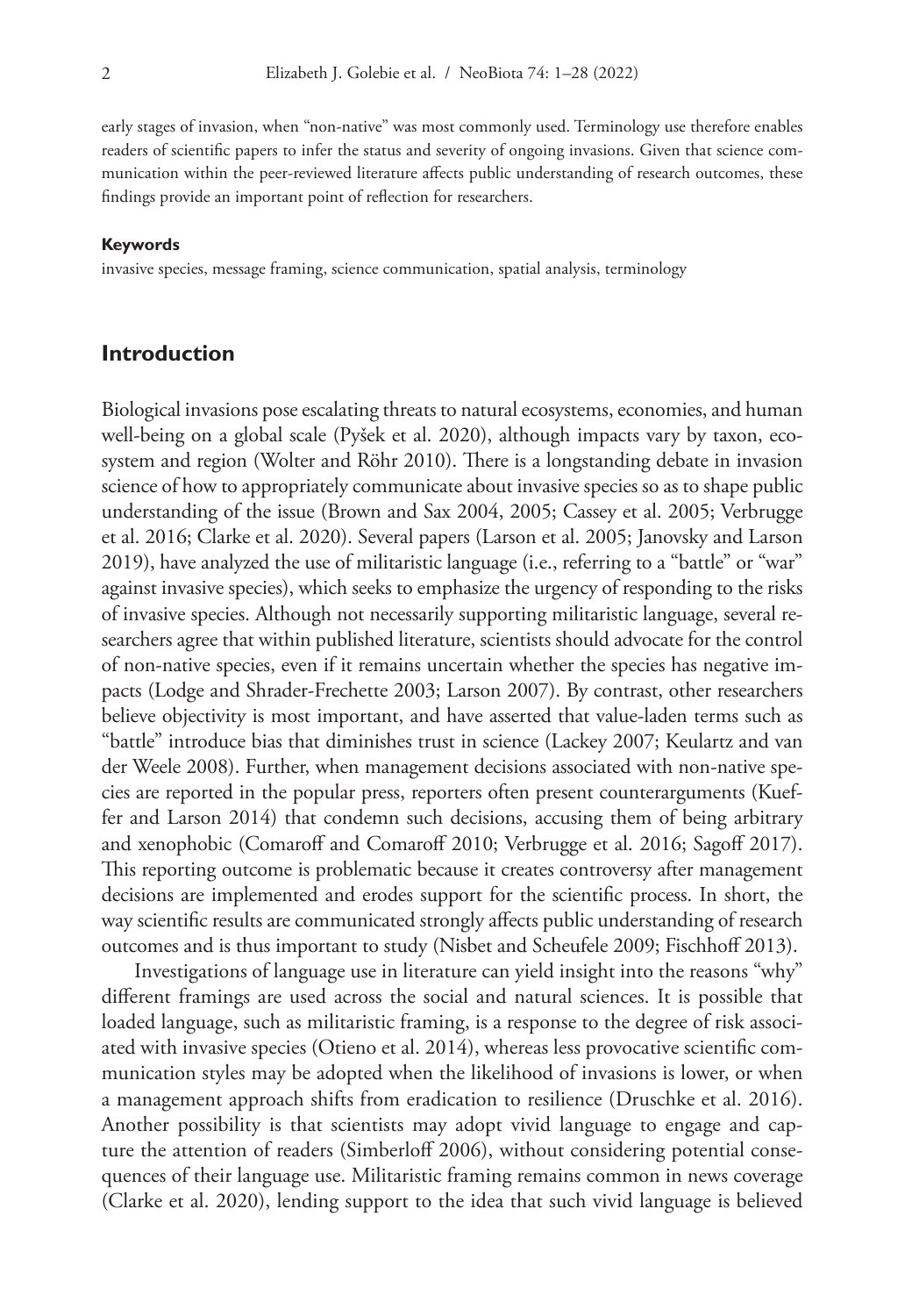to be appealing to the public. Evaluating the reasons why researchers across different fields of study communicate in specific ways highlights disciplinary norms of language use and the potential consequences that ensue from such word choices.

There are three fundamental facets of invasive species communication. First, scientific results – among all other forms of information – are interpreted through message frames (Nisbet and Mooney 2007). While framing underpins long-standing debates among invasion biologists over the merits of dramatic vs. less dramatic language, a comprehensive assessment of message framing related to aquatic non-native species has yet to be conducted. Message framing is defined as a phenomenon that occurs as people develop an understanding of a concept and communicate their interpretation (Chong and Druckman 2007). Although frames are often expressed and processed subconsciously, they can be intentionally invoked to make concepts comprehensible to a specific audience or to persuade people to change their behavior (Lakoff 2010). For example, framing of environmentalism has become particularly important to shape how information is exchanged because this topical area is increasingly politicized (Druckman 2017) and interpreted using incomplete knowledge and heuristics (Preston et al. 2015). Different opinions on the dangers of biological invasions and the role of scientists (Young and Larson 2011) have resulted in divergent message frames used in both academic literature and environmental outreach. For instance, narratives that position organisms as active agents of change are particularly adept at cultivating higher risk perceptions and greater willingness to take action (Hart and Larson 2014). Although past work has identified common frames used to discuss non-native species (e.g., Clarke et al. 2020), it has not quantified patterns in frame use and investigated the possible reasons why particular language is chosen.

A second fundamental facet of communication is valence – defined as the positive, neutral, or negative tone adopted – which is considered highly influential in shaping judgment and behavior (Russell 2003). Articles written with a positive valence may celebrate biodiversity brought about by new species (Keulartz and van der Weele 2008; Schlaepfer 2018) or highlight learning opportunities provided by non-native species (Larson 2010). Ostensibly neutral valences position humans as passive observers as nature takes its course (Kueffer and Larson 2014; Shackleton et al. 2019), while negative valences highlight the problems posed by invasive species and may frame them as being inherently "bad" and management efforts as "waging war" against biological invasions. Previous research on the effects of valence is mixed, in that positively positioned information has been more persuasive (Muchnik et al. 2013) and encouraged trustworthiness (Lim and Van Der Heide 2014), whereas negative comments have caused reactance or unpleasant motivational arousal (East et al. 2008). Further, repeated exposure to communication campaigns can lead to message fatigue, a negative response to the messages based on perceived overexposure, redundancy, tedium, and a feeling of being burned out (So et al. 2017). The risk of message fatigue can be mitigated by using messages that take a more positive approach (Guan and Monahan 2017). However, there are competing arguments that negative information is more memorable (Baumeister 2001) and helps contribute to higher risk perceptions (Otieno et al. 2014). Although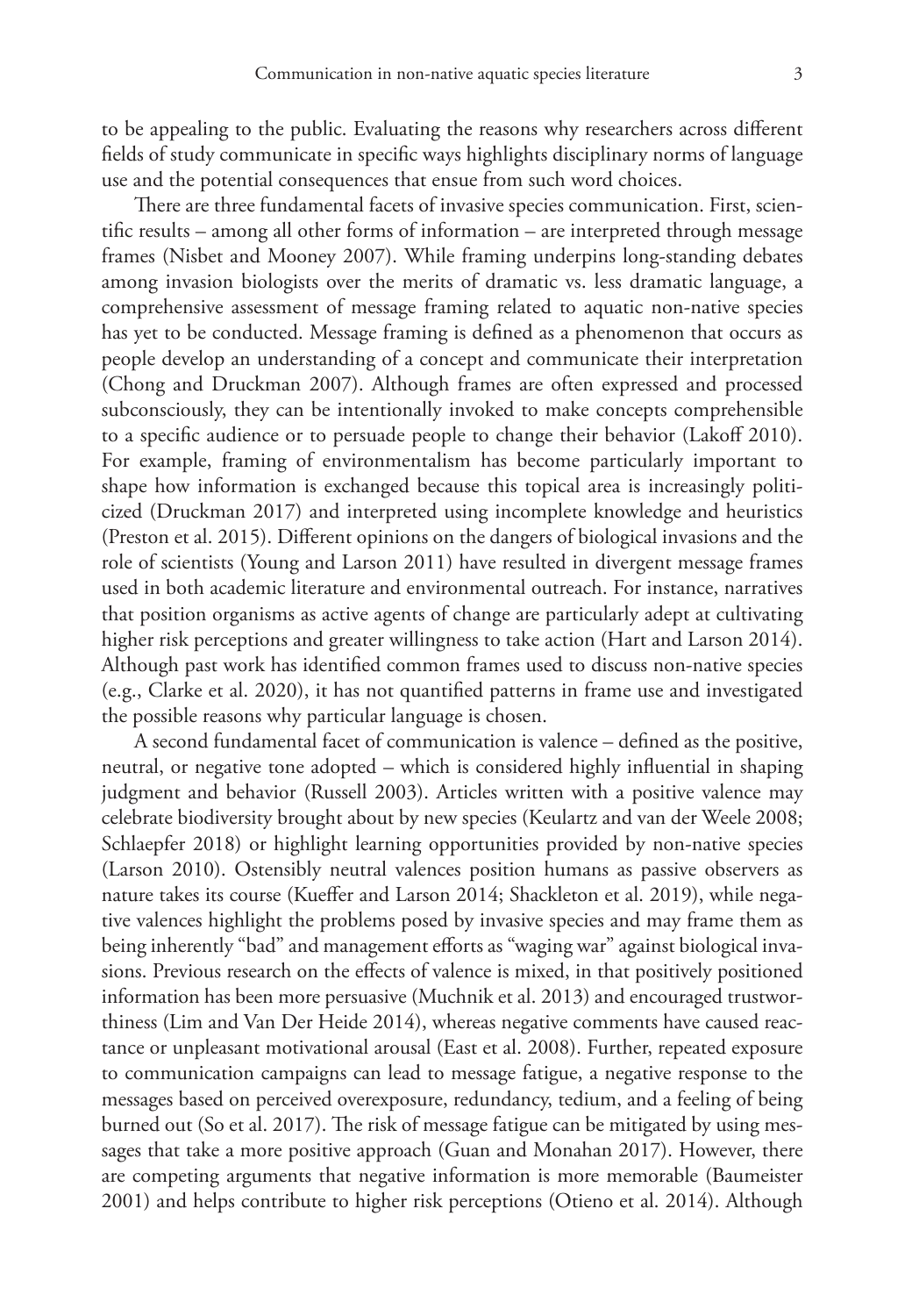there are divergent opinions among scientists on whether it is their role to advocate for particular management outcomes (Young and Larson 2011), the way scientists communicate, even if opting to be as objective as possible, influences public understanding of research results (Nisbet and Scheufele 2009; Fischhoff 2013). Thus, considering how valence is used in peer-reviewed literature is an important point for research and reflection.

Lastly, terminology and the associated definitions of key concepts are central to non-native species communication. Debate among scientists regarding the precise uses of various terms, including "invasive," has been ongoing for decades (Colautti and MacIsaac 2004; Copp et al. 2005; Blackburn et al. 2011). For instance, many terms are used to describe a species that exists outside of the region in which it evolved. These terms include non-native, foreign, nonindigenous, alien, invasive, and exotic. Some of these terms are technically incorrect and others can easily be misinterpreted, thus impeding collaboration among scientists and stakeholder understanding of invasive species prevention and management (Richardson et al. 2000). Invasion science is generally replete with value-laden differences in communication strategies (Kapitza et al. 2019), and consistency in the conceptualization of key terms will increase the likelihood that all relevant perspectives are considered, mutual acceptability is increased, and misunderstandings are avoided (Colautti and Richardson 2009; Iannone et al. 2021).

#### Conceptual model that guided this study

Messaging frames, valence and terminology used in the invasion science literature may be influenced by a variety of factors (Fig. 1). Included among these factors are: (1) the disciplinary approach, (2) the study focus, (3) the stage of invasion describing the study population, (4) the transportation vector addressed, and (5) the biodiversity context in which the study is based. Empirical insights into the relationships across these characteristics will illuminate the underlying reasons why different communication strategies are used throughout the aquatic invasive species literature.

Characteristics of authors conducting and publishing research on non-native species may also influence the frameworks adopted, and, in turn, their strategy for communicating scientific results. Indeed, previous research has indicated that communication is influenced by the professional background of scientists and worldviews that emerge from different disciplines (Hakkarainen et al. 2020). For instance, the use of militaristic frames in studies of invasive species was shown to be absent among coastal restoration managers because their management goals did not include eradication (Druschke et al. 2016). Another study assessed the use of militaristic language in work with invasive species across several influential journals and found that applied journals tended to use less militaristic language than basic science journals (Janovsky and Larson 2019). These professional backgrounds, including disciplinary approaches adopted in the study, may translate into different communication strategies.

The objectives or goals of a scientific article, referred to in this paper as "study focus," can also affect its communication style. Previous research on non-native species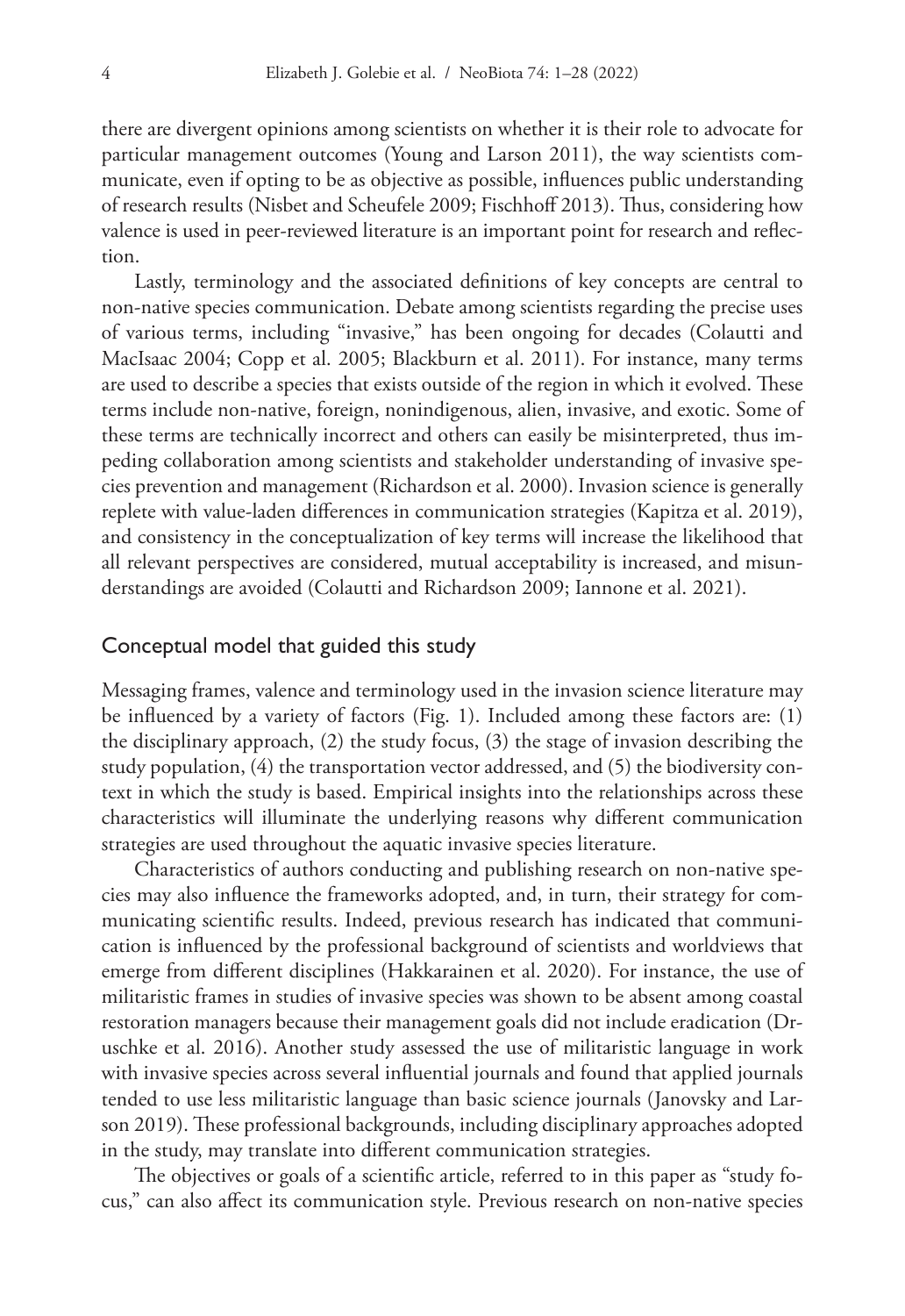**Study Discipline**



**Figure 1.** Illustration of relationships explored in this study, including five explanatory variables (i.e., study discipline, study focus, stages of invasion, transportation vector, and biodiversity context) that influenced three facets of invasive species communication (i.e., message frame, valence, terminology).

has been motivated by a variety of concerns that can be categorized into four areas of inquiry. First, many studies have sought to assess the risk of invasive species transport or determine the most effective prevention methods (Byers et al. 2013; Davidson et al. 2016; June-Wells et al. 2013). Second, researchers have monitored and detected aquatic invasive species through a variety of research methods, including environmental DNA (eDNA), citizen science, and remote sensing (Larson et al. 2020), with eDNA studies increasing in popularity (Rees et al. 2014; Klymus et al. 2017). Third, researchers have expressed a goal of understanding non-native species, including their relationships with other species and impacts on ecosystems (Lawrence et al. 2014). Finally, the extant literature has determined the effectiveness and suitability of management or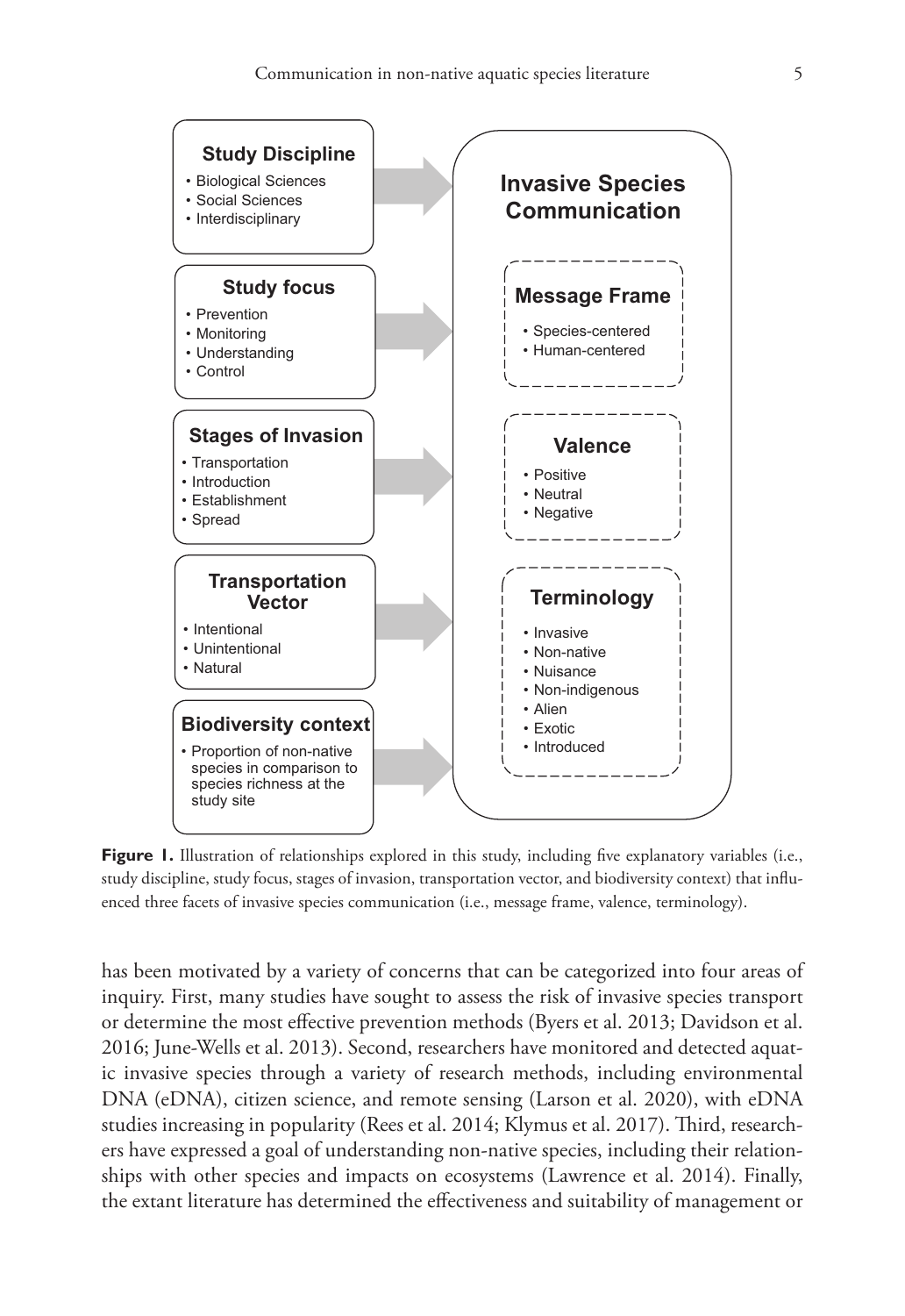control strategies (Sembera et al. 2018). These key goals in scholarship have indicated that study focus is often closely linked to the stage of invasion most relevant to the study. For instance, studies focused on assessing the risk of invasion or evaluating prevention techniques are typically undertaken in response to a population of non-native species at the transport stage of invasion. In contrast, researchers tend to embark on studies evaluating control options for non-native species when a population is at the establishment or spread stage of invasion. Consequently, communication style adopted by an article reporting research results may be related to the research focus.

Previous research has underscored the importance of recognizing stages of invasion to unify approaches to understanding invasions and the ways they are discussed (Blackburn et al. 2011). Researchers have argued for bridging language gaps between disciplines and standardizing language use across stage of invasion (Colautti and MacIsaac 2004). Each population of a species can be classified as existing along a gradient from "transportation" to "spread", with designated terminology to be used at each stage (Robinson et al. 2016). At the "transportation" stage of invasion, whereby species move to a new location, the neutral term "non-native" is most appropriate, given the uncertainty of the species survival and impacts. The terms "introduced" and "established" directly correspond to the second and third stages of invasion: "introduction", involving the arrival and release of species in a new location, and "establishment" when the introduced species survives and reproduces. Finally, when species "spread" aggressively beyond their established range or begin causing negative ecological or economic impacts, they are dubbed "invasive" (Lockwood et al. 2013). These terms and stages are tied to particular locations; for instance, a species may be at the "introduced" stage in one lake, while in a different lake, a different population of the same species is at the "spread" stage. Thus, language use may be related to differences in the abundance of species at each stage of invasion across a region.

Transportation vectors, defined as the mechanism by which species are carried along a pathway, may affect the way that researchers communicate about non-native species in the literature. For instance, intentional vectors, such as biocontrol, fish stocking (Gozlan 2008), and the aquarium trade (Padilla and Williams 2004), may result in more positively valanced language given the benefits of introducing these species (Carey et al. 2011). By contrast, unintentional vectors, such as ballast water (Bailey 2015) and recreational equipment (Clarke Murray et al. 2011) may result in more negatively valenced language that highlights the need for humans to be aware of their unintentional impacts (Lauber et al. 2020).

Finally, scientists develop their communication styles in the specific social and ecological environment in which their study sites and own experiences are situated. There is spatial variation in the fraction of local species richness from non-native species, the degree of impacts attributable to these organisms and the corresponding policy efforts. Researchers are personally exposed to variation in the strength and impacts of nonnative species, which may affect their language in scientific studies. Specifically, the use of strong language may be a response to the degree of risk associated with invasive species in the region given the relationship between risk perceptions and message framing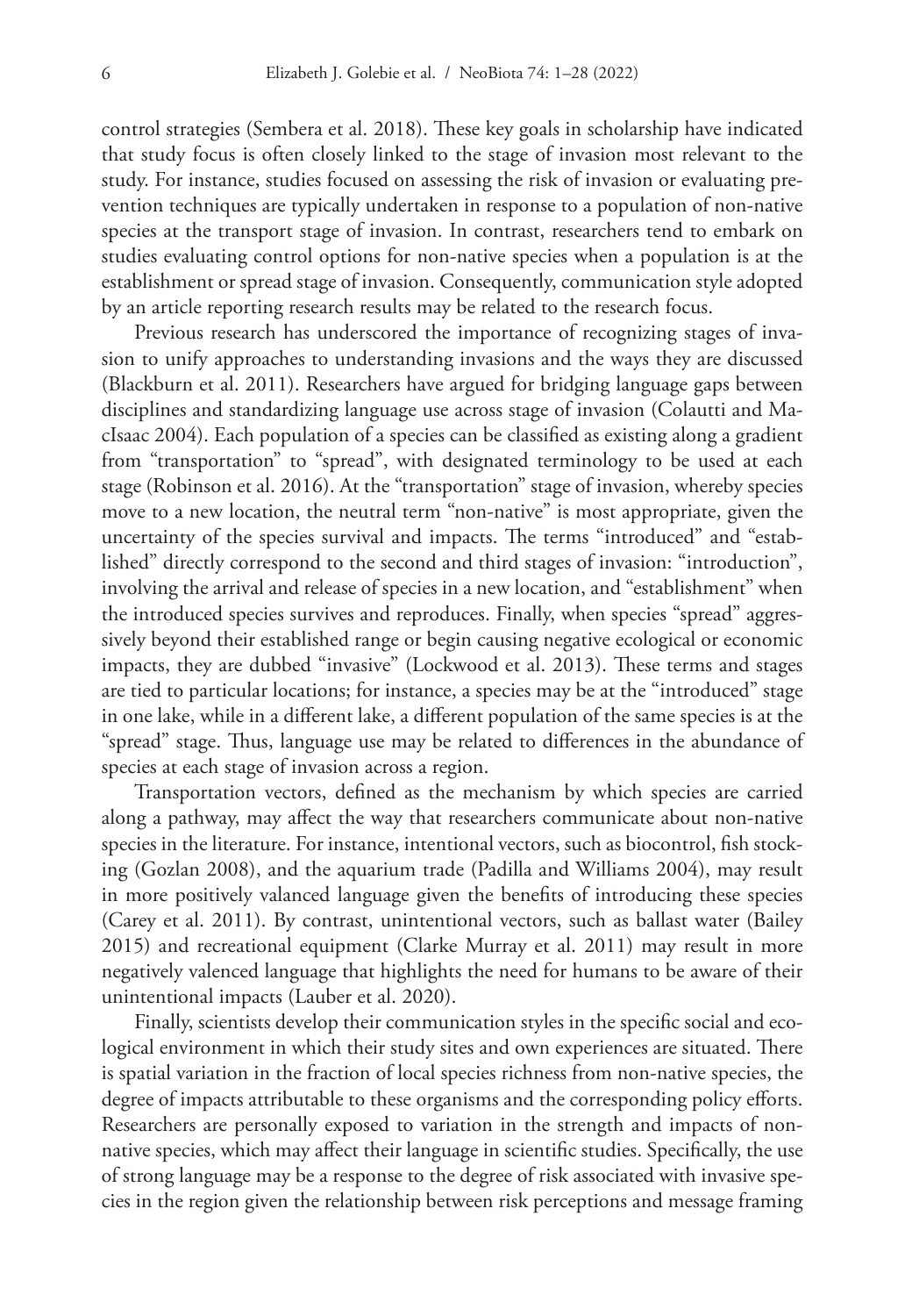(Van't Riet et al. 2016). Whereas concerns about objectivity may be less pressing when risks are higher, it may be easier to adopt a less alarming viewpoint and communication style when a researcher works in a context with lower risk. As such, an argument could be made that stronger language is necessary to induce change. Finally, many invasive species managers report being limited by funding (Beaury et al. 2020) with the understanding that the capacity to enact and enforce policies varies by region (Peters and Lodge 2009), leading to further spatial differences in communication approaches.

## Study Objectives

We conducted a systematic review of aquatic non-native species literature to explore the message frames, valence, and terminology used in research, as well as the reasons why these communication strategies were adopted. Aquatic invasive species cause significant ecological impacts (Gallardo et al. 2016) inflicting costs of at least US\$345 billion annually (Cuthbert et al. 2021), but concurrently contain many species that serve important human needs, such as recreational fishing (Carey et al. 2011; Moore 2012; Fabrizio et al. 2021), making them an ideal context for understanding both positive and negative perceptions. We limited our review to the United States to minimize cultural difference in language use and focus our scope on the role of study characteristics and geographical factors. Given that the vast majority of news articles discussing non-native species comment on management actions (Clarke et al. 2020), we sought peer-reviewed articles that pertained to management, thereby generating implications directly relevant to public messaging, such as communicating management plans, raising awareness of risk, and influencing recreationist behavior. This systematic literature review was guided by the following objectives: 1) Characterize invasive species communication across message frames, valence and terminology in peer-reviewed articles published on non-native species management in the United States from 2008–2018; 2) Define the effects of study discipline, study focus, stage of invasion, and transportation vector on message frames; 3) Quantify the effects of study discipline, study focus, stage of invasion, and transportation vector on valence; and 4) Analyze the relationships among study discipline, study focus, stage of invasion, transportation vector, and terminology. We seek to provide insights into communication and message framing in research conducted by scientists from multiple disciplines that are advancing the study of biological invasions.

## **Methods**

### Search criteria and article identification

This systematic literature review (Gough et al. 2012) involved an examination of peerreviewed articles discussing aquatic non-native species from a variety of disciplinary perspectives (Fig. 2). We selected Thomson Reuters Web of Science and Scopus da-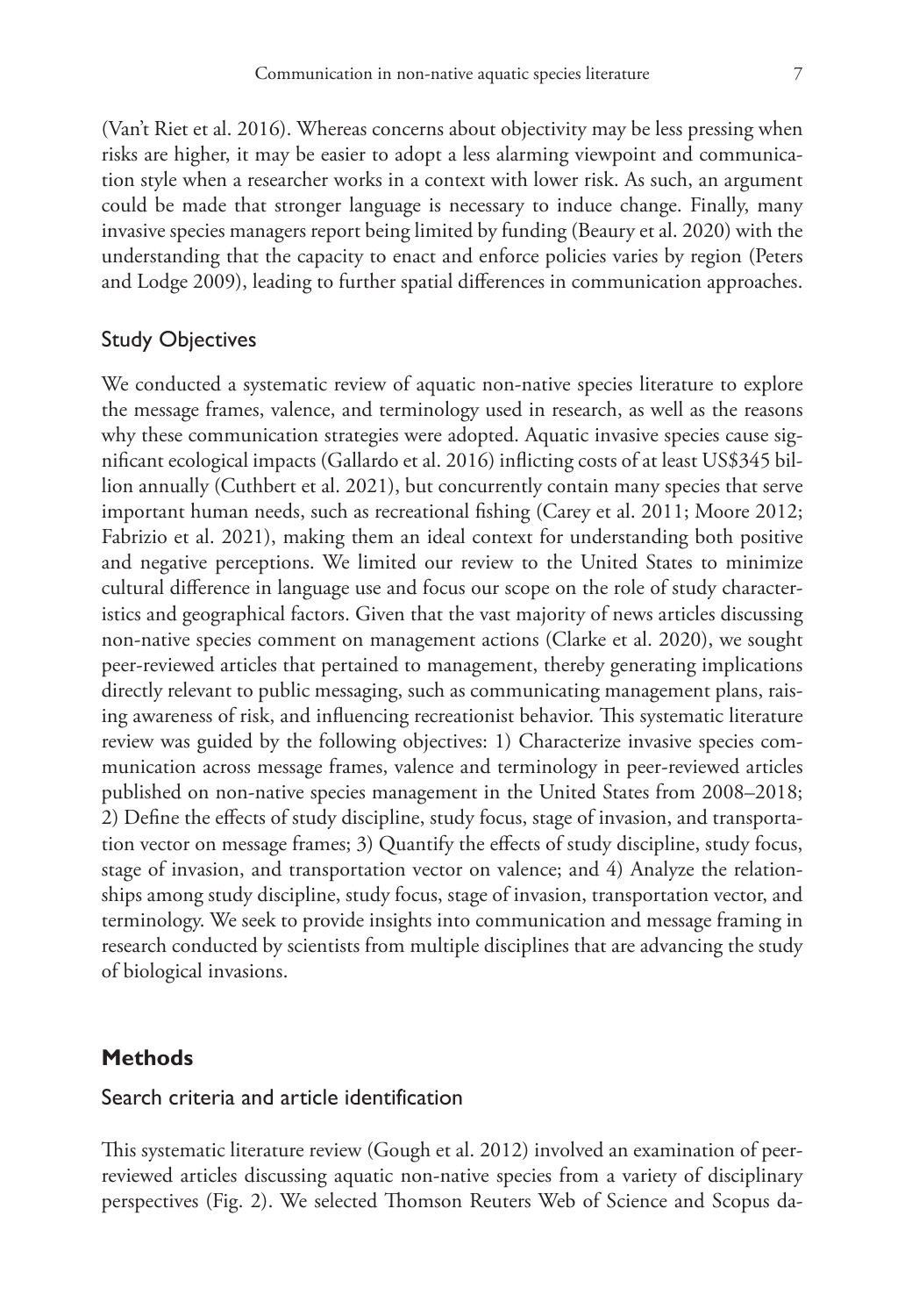

Figure 2. Flow diagram detailing the article search and screening process for a systematic review of aquatic non-native species management.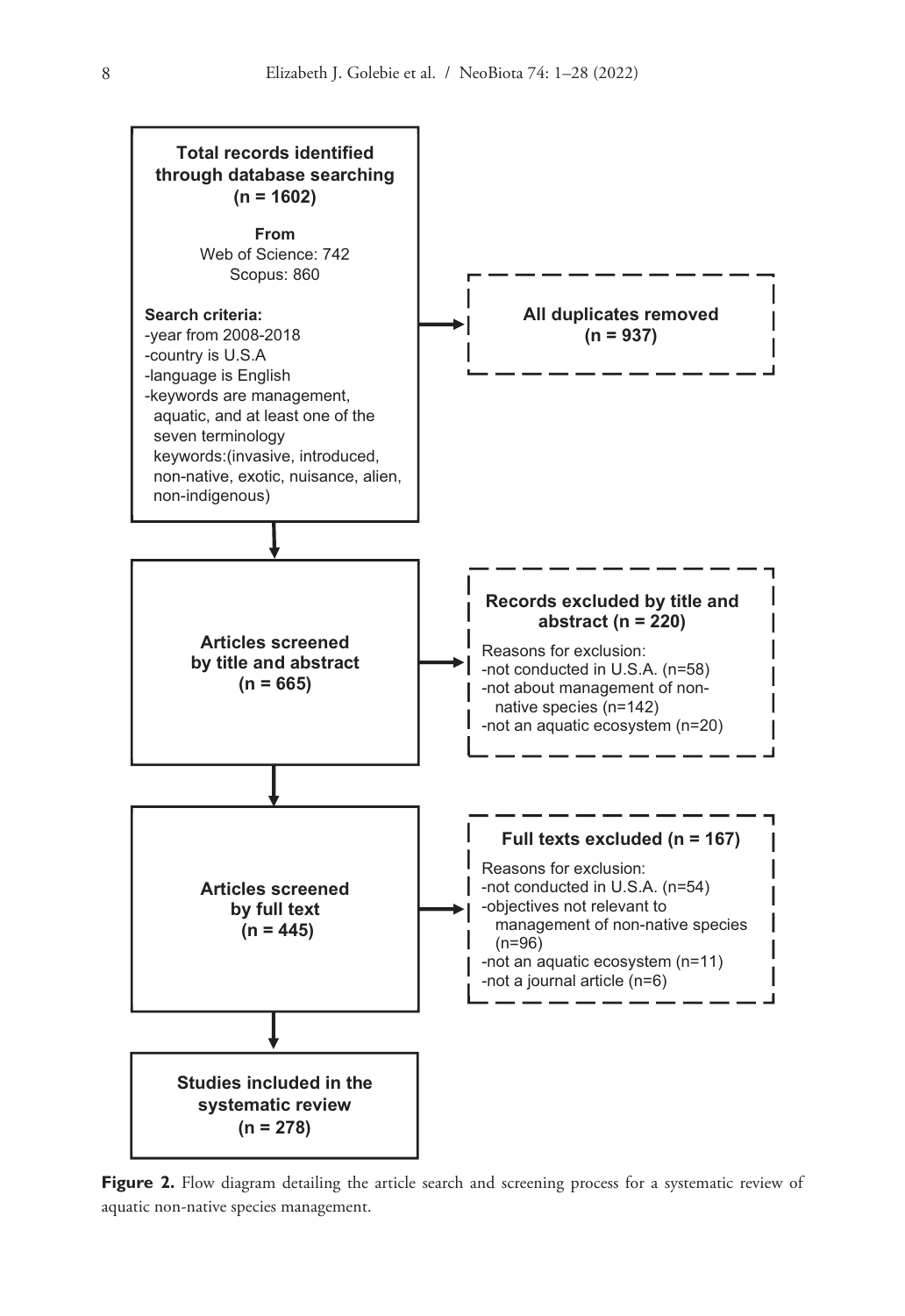tabases because of their common use in systematic reviews (Mongeon and Paul-Hus 2016), and searched them on July 3, 2018 using a search string that included seven keywords commonly used to report invasive species research (Colautti and MacIsaac 2004), as well as additional terms to target aquatic species and ecosystems and research that addressed management implications. Specifically, the sets of keywords were:

- invasive species AND (management OR conservation) AND aquatic;
- non-native species AND (management OR conservation) AND aquatic;
- introduced species AND (management OR conservation) AND aquatic;
- alien species AND (management OR conservation) AND aquatic;
- exotic species AND (management OR conservation) AND aquatic;
- non-indigenous species AND (management OR conservation) AND aquatic;
- nuisance species AND (management OR conservation) AND aquatic.

In addition to searching keywords in the topic (TS), the search strings specified the language to be English and the country (CU) to be the United States. We limited articles to English-language studies from the United States (including Puerto Rico) given the focus on communication; accounting for cultural differences or variation across languages was outside the scope of this study. Additionally, we used a 10.5-year time from January 2008 through July 2018. The 10.5 year timeframe was chosen to provide a snapshot of recent articles published after considerations around language were brought to light (e.g., Brown and Sax 2004).

In the first stage of screening, we read 665 titles and abstracts to determine whether the following criteria were met: 1) conducted in the United States; 2) speaks to management of non-native species; 3) studies an aquatic ecosystem. The 445 articles that met the first stage of screening criteria were advanced to the second stage of screening. During the second stage of screening, we read the full article, and articles that did not meet the following criteria were excluded: 1) conducted in the United States, 2) study objectives pertain to management of non-native species; 3) the study ecosystem is aquatic; 4) peer-reviewed article that is article-length and not a book. The final pool included 278 articles, distributed across the 10.5-year window used for the review (Fig. 3). Screening and management of the articles was conducted using EPPI Reviewer 4 software (Thomas et al. 2010).

## Coding process

To provide an overview of the types of studies included in the review, we recorded key characteristics of each study, including location of the study site, species studied, journal outlet, and affiliation of the lead author. Our systematic review unearthed published studies that were conducted across the United States (Fig. 4). Species of study were grouped into the broad categories of plants (37%) and animals (45%), with 17% featuring both plants and animals. In line with the study objectives, we coded each article for the seven features in our conceptual model (Fig. 1).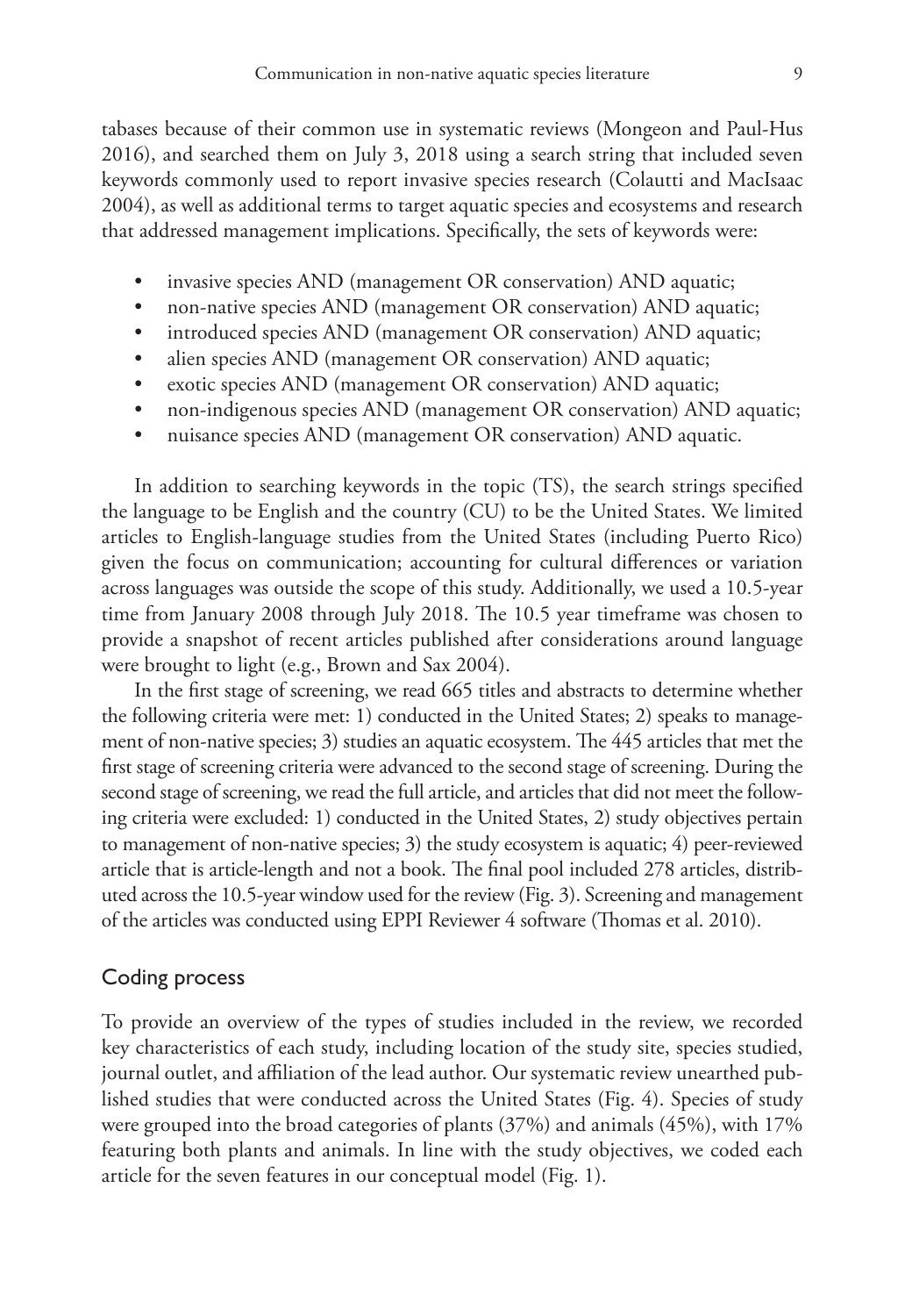

Figure 3. Publication year of 278 articles published from January 2008 through July 2018 that assessed non-native aquatic species management in the United States.

First, we coded each article for three facets of communication: message frame, valence and terminology. Message frame was categorized as either human-centered or species-centered (Table 1). Specifically, two independent coders identified the message frame adopted in the introduction section of each article, using the following definitions: "Human-centered frames" were those that focused on the human drivers or causes of species introductions or centered human responsibility for taking action, whereas "species-centered frames" were those that did not discuss human influences on species introductions but focused on the species themselves as the drivers, at times anthropomorphizing the species. These codes were mutually exclusive, in that whenever human influence was mentioned, the article was classified as humancentered. To assess agreement between coders, we used Cohen's Kappa (κ) a measure of interrater reliability (McHugh 2012), which indicated substantial agreement ( $x =$ 0.760; percent agreement = 89%). For each article with an initial disagreement on code (n = 31), the coders discussed the article until an agreement was reached.

Each article was next categorized according to its positive, negative or neutral valence. Specifically, the introduction section was coded as expressing positive valence when the benefits of a study species were discussed or predicted, whereas negative valence was indicated when the study species was described as problematic or its negative effects were detailed. The article was coded as having neutral valence if positive and negative impacts were both described, or no effects at all. Again, two independent coders identified the valence; interrater reliability indicated substantial agreement  $(x = 0.620;$  percent agreement = 88%), and when there was disagreement on valence (n = 33), the article was discussed until agreement was reached. Terminology was assessed quantitatively. The text of each article, excluding the references, was searched for seven common terms used to refer to aquatic non-native species (i.e., alien, exotic,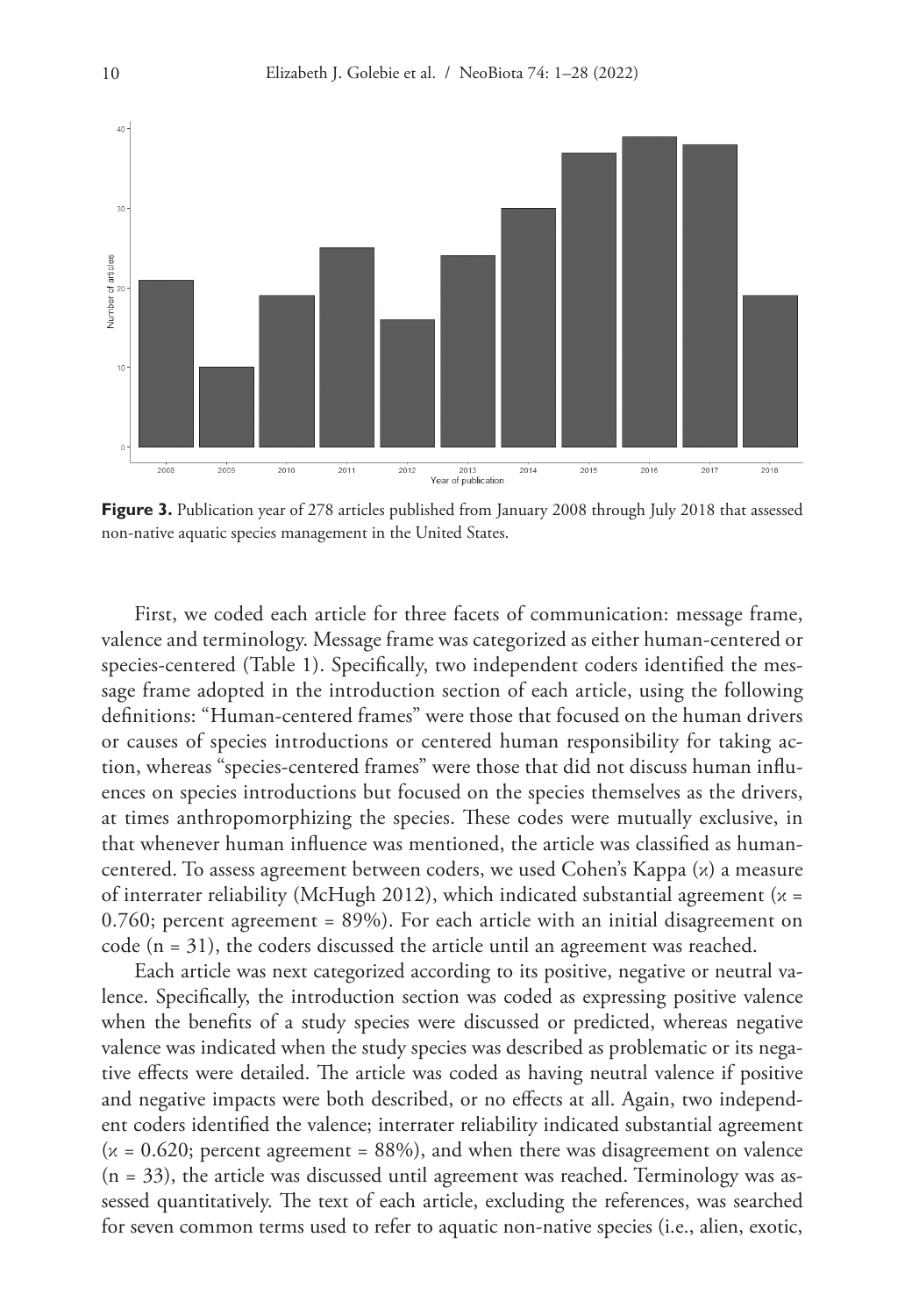

**Figure 4.** Geographic locations of study sites across 278 articles that reported on findings from aquatic non-native species research. Each point represents one study and shows its location in relation to other studies across **A** the contiguous United States **B** Alaska and **C** Hawaii.

introduced, invasive, non-indigenous, nuisance, non-native), and the number of times each term appeared in the article was tallied.

Second, data reflecting four explanatory variables – study discipline, study focus, stage of invasion, and transportation vector – were extracted from each article. Study discipline was classified by identifying whether the disciplinary orientation and methods used were in line with the biological sciences, social sciences or an interdisciplinary approach. Data drawn from plants, animals or ecosystems were classified as "biological sciences", whereas data drawn from humans (e.g., methods involving surveys or interviews) were classified as "social sciences". Study focus was derived from the stated objective of the paper and categorized as: "prevention" when objectives related to risk assessments or analysis of prevention measures; "monitoring" when objectives dealt with detecting or identifying non-native species; "understanding" when objectives pertained to analyzing the impacts or ecological characteristics of a species; and "control" when objectives related to the evaluation of management or control methods. The stage of invasion was identified based on the description of the study population provided in the introduction or methods of the paper. In some cases, the stage of invasion was explicitly stated; when it was not stated, articles were coded as "transportation" if the species was in the process of moving to a new location, "introduction" if the species had been released at a new location, "establishment" if the species had survived at the new location or "spread" if the species had spread beyond the initial point of introduction (Blackburn et al. 2011). Articles that could not be classified as occuring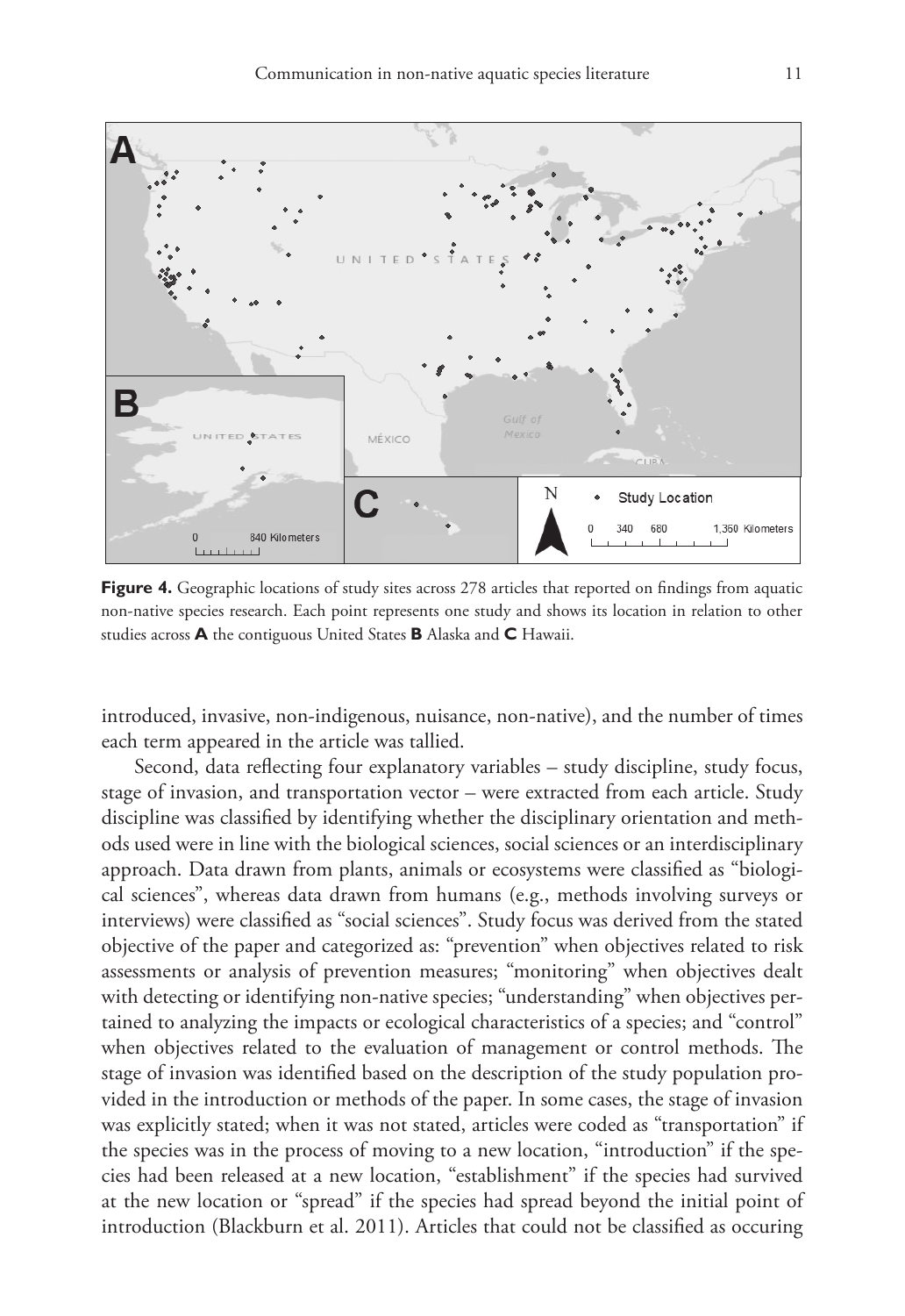|                  | Definition                                               | Example                                                 |  |  |
|------------------|----------------------------------------------------------|---------------------------------------------------------|--|--|
| Message frame    |                                                          |                                                         |  |  |
| Human-centered   | Research focused on the human drivers or causes          | Zebra mussels are spread by recreational boaters        |  |  |
|                  | of species introductions or centered on human            |                                                         |  |  |
|                  | responsibilities for taking action                       |                                                         |  |  |
| Species-centered | Research focused on the species themselves as            | Zebra mussels filter water and reduce food availability |  |  |
|                  | drivers, at times anthropomorphizing the species; no     | lower in the food web                                   |  |  |
|                  | discussion of human influences                           |                                                         |  |  |
| Valence          |                                                          |                                                         |  |  |
| Positive         | Benefits of the study species are discussed or predicted | Zebra mussels filter algae and make water clearer       |  |  |
| Neutral          | Both positive and negative impacts, or no effects at     | Zebra mussels make water clearer, but also reduce food  |  |  |
|                  | all, are described                                       | availability for desirable species in the food web      |  |  |
| Negative         | A study species is described as problematic or its       | Zebra mussels make water clearer but also reduce food   |  |  |
|                  | negative effects are detailed                            | availability for desirable species in the food web      |  |  |

Table I. Message frames and valences that were coded from peer-reviewed articles about non-native aquatic species management.

at one particular stage or for which stage of invasion was entirely irrelevant were coded as a fifth category. Finally, transportation vector was classified as natural, humanintentional and/or human-unintentional (Lockwood et al. 2013). Specifically, a vector was coded as "natural" if the study population was transported by dispersal patterns not directly mediated by humans, "human-intentional" if invasive species were transported deliberately by humans (e.g., stocking, biocontrol, aquaculture), and "humanunintentional" if the study population was transported accidentally by humans (e.g., ballast water, recreational equipment). Full details on the coding approach are available in the supplementary information.

Finally, we collected information on biodiversity context. We defined biodiversity context as watershed-level estimates of the percent of aquatic species classified as non-native where the study was conducted. We determined native and non-native species occurrence within watersheds of the contiguous United States using the NatureServe Central Database, the United States Geological Society (USGS) Non-indigenous Aquatic Species Database, the Early Detection and Distribution Mapping System (EDDMapS) and the USGS Biodiversity Serving Our Nation (BISON) database. These databases contained native and non-native species occurrences (defined as a species introduced from outside its native range) that were sourced from the literature, museums, databases, monitoring programs, state and federal agencies, professional communications, online reporting forms, and hotline reports. Occurrence records were geo-referenced to watersheds according to USGS hydrological unit code 8 (HUC 8) using ArcGIS (v. 10.3.1).

### Analysis

Quantitative analyses were performed to define relationships between language use and the selected characteristics in the included articles. First, predictors of message frame were assessed using multinomial logistic regression with study discipline (i.e., biological science, social science and interdisciplinary), study focus (i.e., prevention, monitoring,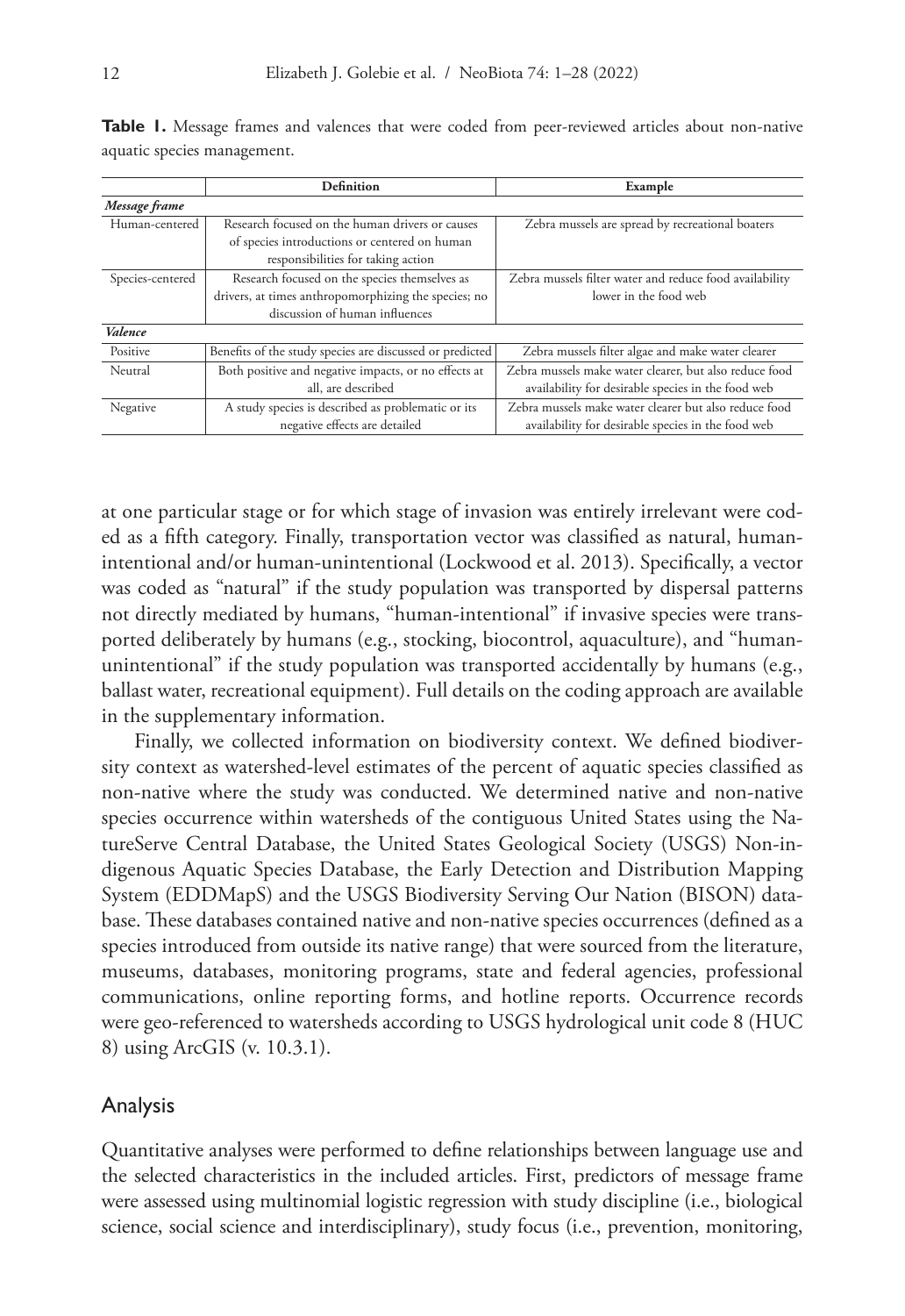understanding, or control), invasion stage (i.e., transportation, introduction, establishment, or spread) and transportation vector (i.e., natural, unintentional, intentional, both, all, or not mentioned) as fixed effects. The model did not exhibit large over-dispersion (residual deviance = 243, with 226 degrees of freedom). Second, predictors of valence (i.e., biological, interdisciplinary or social) were assessed using multinomial logistic regression with the same fixed effects used in the message frame model. Because only one study was coded as positively valanced, that study was excluded from analysis. Thus, the dependent variable was a binary categorical variable; studies were either negative or neutral. This model also did not exhibit large over-dispersion (residual deviance 212 on 224 degrees of freedom). Finally, the use of terminology was modeled as a function of four explanatory variables (i.e., study focus, study discipline, stage of invasion, and transportation vector) using multivariate redundancy analysis (RDA) in the R package 'vegan' (Oksanen et al. 2020). Because most papers did not use all terms, we used the Hellinger distance function to account for the many zeros in the dataset (Legendre and Gallagher 2001). The correlation biplot was based on the covariance matrix and omitted the reference levels of the explanatory variables to avoid collinearity (Zuur et al. 2007). To test the hypothesis that the four variables explained a larger degree of variation than a random contribution, an ANOVA-like permutation test for RDA was performed (Oksanen et al. 2020). All analysis was conducted in the R programming language version 4.1.2.

Lastly, we tested whether language use in articles was associated with the biodiversity context in which the study was conducted. Comparisons of the percent of non-native species and types of message frames and valence were assessed using Wilcoxon rank sum tests with continuity correction and the relationship between percent non-native species and the overall article frequency of invasive species terminology (number of occurrences of the words: invasive, introduced, exotic, non-native, alien, nonindigenous, nuisance) was evaluated using simple linear regression.

## **Results**

The articles included in this systematic review exhibited diverse patterns in message framing, valence and terminology. An approximately equal number of articles were classified as using species-centered language (45.0%) versus human-centered language (55.0%). Valence was predominately negative (81.3%) across articles, with only one study framed positively (0.4%), and the remainder framed neutrally (18.3%). Finally, the term "invasive" was used most often in the published literature; 95.3% of the articles included this term on at least one occasion. Many articles also included the terms "introduced" (70.5%), "non-native" (57.9%), "nuisance" (29.9%), "exotic" (27.7%), "non-indigenous"  $(23.4\%)$ , and "alien"  $(10.4\%)$ .

Examining study discipline, we found that biological sciences (84.5%) was dominant, with a minority of studies drawing on environmental social science (12.6%) and interdisciplinary methods (2.9%). Study focus was split among prevention (25.2%), monitoring (9.4%), understanding species impacts (31.3%), and control of the species (27.0%). A majority of articles (61.5%) were conducted during the spread stage of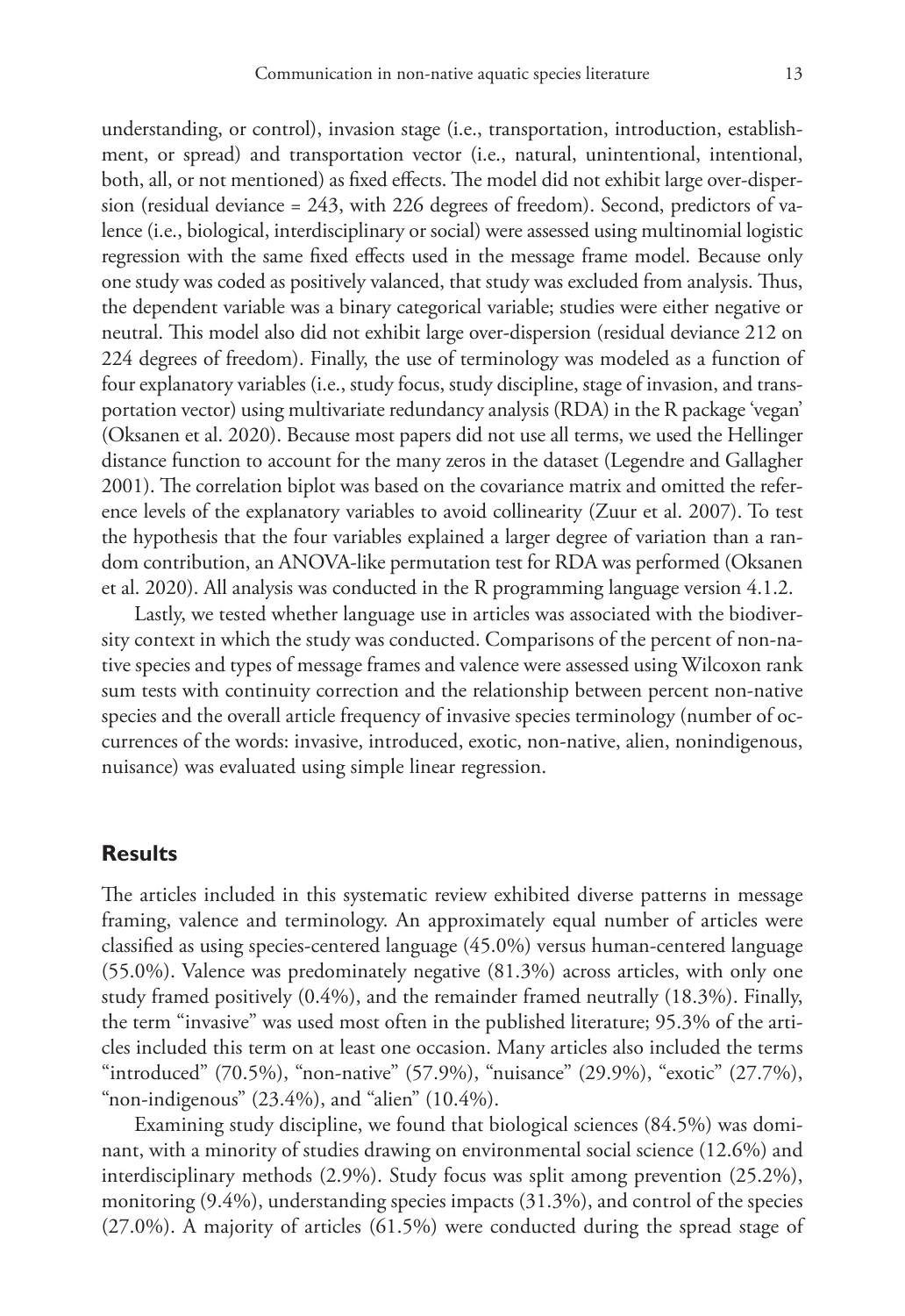invasion, with fewer results published on the transport (5.4%), introduction (10.8%) or establishment (14.0%) stages. Stages of invasion were not relevant for several articles (8.3%); this category was excluded from further analysis. Intentional and unintentional spread were each discussed in approximately one quarter (24.1%) of the articles. Many studies (37.1%) did not report transportation vector, 9.0% covered multiple types of vectors, and only 5.8% focused on natural dispersal rather than human causes.

Both transportation vector ( $\chi^2(5) = 38.600$ ; p<.001) and study focus  $\chi^2(3) = 15.616$ ; p<.001) significantly predicted message frames. Message frame, transportation vector and study focus showed strong associations within the published literature ( $\chi^2(13)$  = 89.756; p<.001). Specifically, species-centered frames were used more frequently when the study

| Variable                           | $\bf{B}$ | Standard error | Z        | P       | Exp(B) |  |
|------------------------------------|----------|----------------|----------|---------|--------|--|
| Intercept                          | 0.272    |                | .286     | 0.775   | 1.313  |  |
| Study discipline <sup>1</sup>      |          |                |          |         |        |  |
| Interdisciplinary                  | $-0.315$ | 1.168          | $-0.270$ | 0.787   | 0.730  |  |
| Social sciences                    | 0.381    | 0.832          | 0.457    | 0.647   | 1.463  |  |
| Study focus <sup>2</sup>           |          |                |          |         |        |  |
| Monitoring                         | $-0.920$ | 0.626          | $-1.469$ | 0.142   | 0.398  |  |
| Understanding                      | $-1.187$ | 0.488          | $-2.433$ | 0.015   | 0.305  |  |
| Control                            | $-1.886$ | 0.496          | $-3.804$ | < 0.001 | 0.152  |  |
| Stage of invasion <sup>3</sup>     |          |                |          |         |        |  |
| Introduction                       | 0.074    | 1.034          | 0.072    | 0.943   | 1.077  |  |
| Establishment                      | $-0.287$ |                | $-0.297$ | 0.766   | 0.750  |  |
| Spread                             | $-0.340$ | 0.886          | $-0.384$ | 0.701   | 0.712  |  |
| Transportation vector <sup>4</sup> |          |                |          |         |        |  |
| Natural                            | 0.999    | 0.591          | 1.690    | 0.091   | 2.716  |  |
| Human (unintentional)              | 2.159    | 0.479          | 4.503    | < 0.001 | 8.660  |  |
| Human (intentional)                | 2.014    | 0.400          | 5.043    | < 0.001 | 7.494  |  |
| Human (Both)                       | 1.616    | 0.780          | 2.071    | 0.038   | 5.033  |  |
| All                                | 2.198    | 1.156          | 1.902    | 0.057   | 9.005  |  |

Table 2. Predictors of human-centered (reference level) vs. species-centered framing in peer-reviewed articles focused on non-native aquatic species management. Significant results are highlighted in bold.

<sup>1</sup>Biological sciences served as the reference level; <sup>2</sup>Prevention served as the reference level; <sup>3</sup> <sup>1</sup>Biological sciences served as the reference level; <sup>2</sup>Prevention served as the reference level; <sup>3</sup>Transportation served as the reference level;<br><sup>4</sup>Vector not mentioned served as the reference level; Note: Results: χ<sup></sup>

focus was "understanding" impacts or "control", whereas human-centered frames were used more frequently when the study focus was "prevention" (Table 2).

We found a strong relationship between frame use and transportation vector. Human-centered frames were more common when human vectors were emphasized; when no vectors were emphasized, the species-centered frame dominated (Fig. 5). Likewise, species-centered messaging became more common with increasing stages of invasion, though this was not a statistically significant result of the logistic regression. Additionally, species-centered frames were more likely to be used in research conducted in watersheds containing proportionally more non-native species (Fig. 6A;  $W = 3929.5$ ,  $p = 0.027$ , Wilcox test).

Negative valence was used more often for studies that focused on preventing the spread of invasive species or the evaluation of control options, in contrast to moni-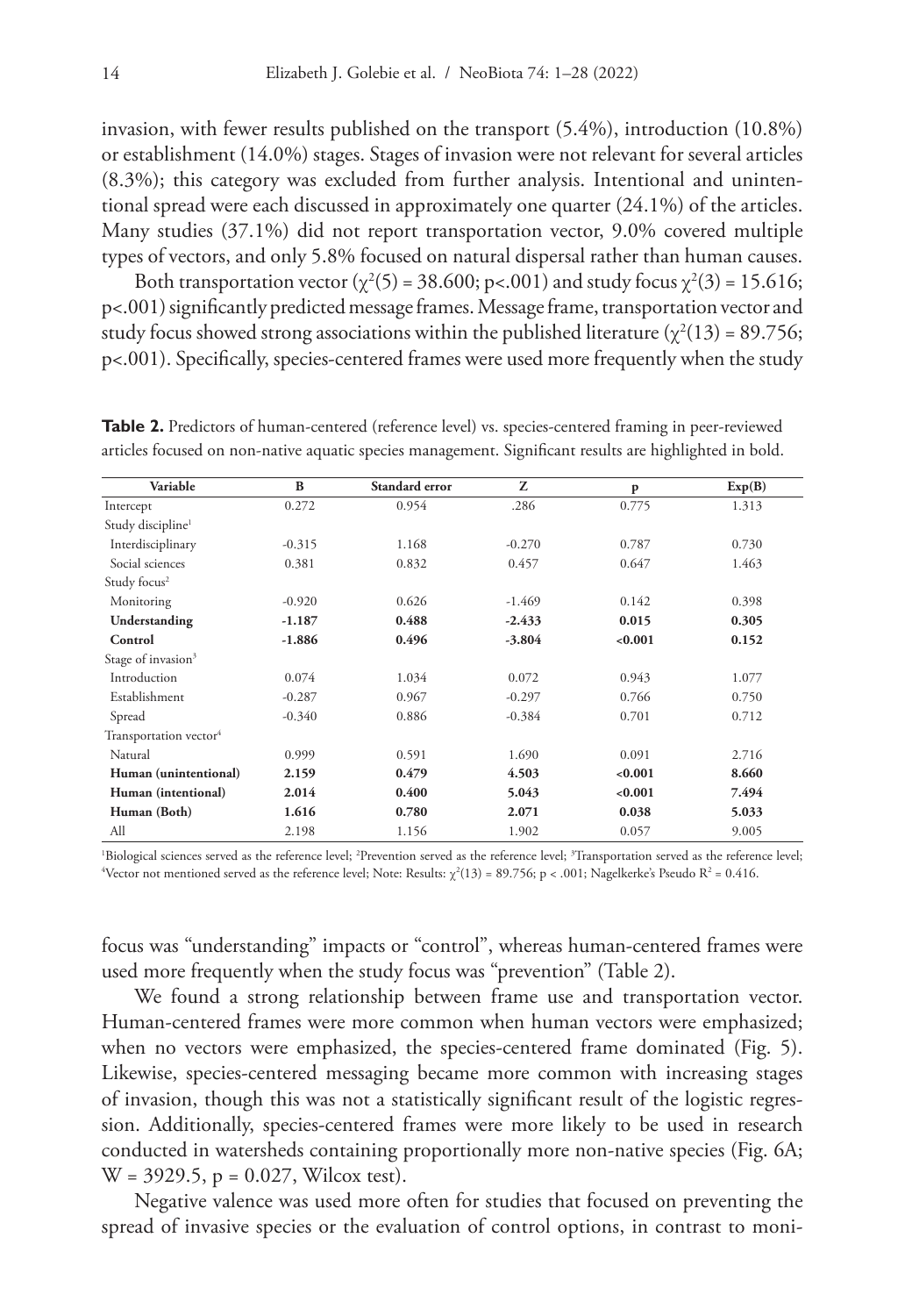

**Figure 5.** Comparison of **A** negative (red) vs. neutral (black) valence, and **B** human-centered (blue) vs. species-centered (green) message frames according to four study attributes including study discipline, study focus, stages of invasion, and transportation vector. Width of each column indicates the proportion of studies falling into each category. Comparisons between negative vs. neutral valence and human vs. species centered frames are likewise indicated proportionally in each graph.

toring studies (Fig. 5). This result was supported by the logistic regression model ( $\chi^2(13)$  = 29.238; p=.006; Nagelkerke's Pseudo R<sup>2</sup> = 0.181), in which study focus was a significant predictor ( $\chi^2(3) = 10.660$ ; p=.014). That is, a neutral valence was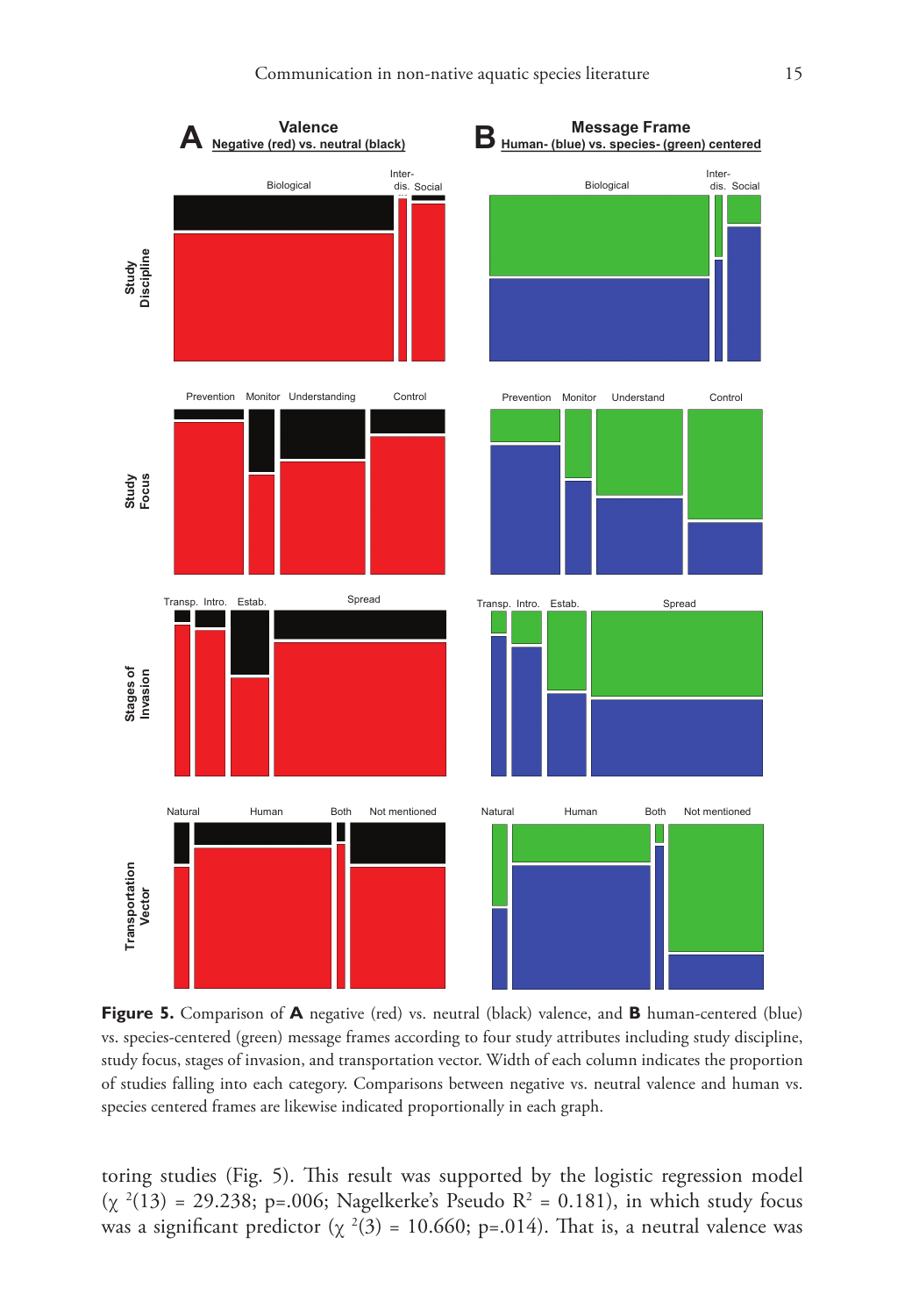

**Figure 6.** Relationship between non-native species richness (% of total species) in watershed of the study site and language use within the study, including message frame **A** and valence **B**.

more likely to be adopted when the study focus was monitoring or understanding the species, in contrast to studies with a focus on risk assessment that used predominantly negative valences (Table 3). Stage of invasion, transportation vector and study discipline had no influence on valence. Though the stage of invasion was not a significant predictor in the logistic regression model, there was a pattern in which negative language was used proportionally more often in studies examining establishment and spread, compared to transport and introduction (Fig. 5). Finally, we found no evidence that articles were more likely to portray non-native species negatively when conducted in watersheds containing more non-native species (Fig. 6B;  $W = 1235.5$ ,  $p = 0.099$ , Wilcox test).

Relationships between terminology and the four predictor variables were assessed through RDA, where the first two axes explained 13% of the variation in terminology use  $(F_{13,224} = 3.3, p = 0.001, Fig. 7)$ . Of the total variation explained, stages of invasion (39%) and study focus (31%) contributed the most to explaining patterns in terminology (Table 4). As shown in the correlation triplot (Fig. 7), studies that looked at the "establishment" stage of invasion and had the study focus to "understand" used the term "non-native" more often and the term "invasive" less often. By comparison, studies that had the study focus to analyze "control" measures or that looked at the stage of "spread" were more likely to use the terms "invasive" and less likely to use the term "non-native." Use of the term "introduced" correlated with intentional human introductions and the term "non-indigenous" with unintentional human introductions. Studies that looked at the "introduction" stage of invasion used the terms "introduced" and "non-indigenous" more commonly than studies addressing other stages of invasion.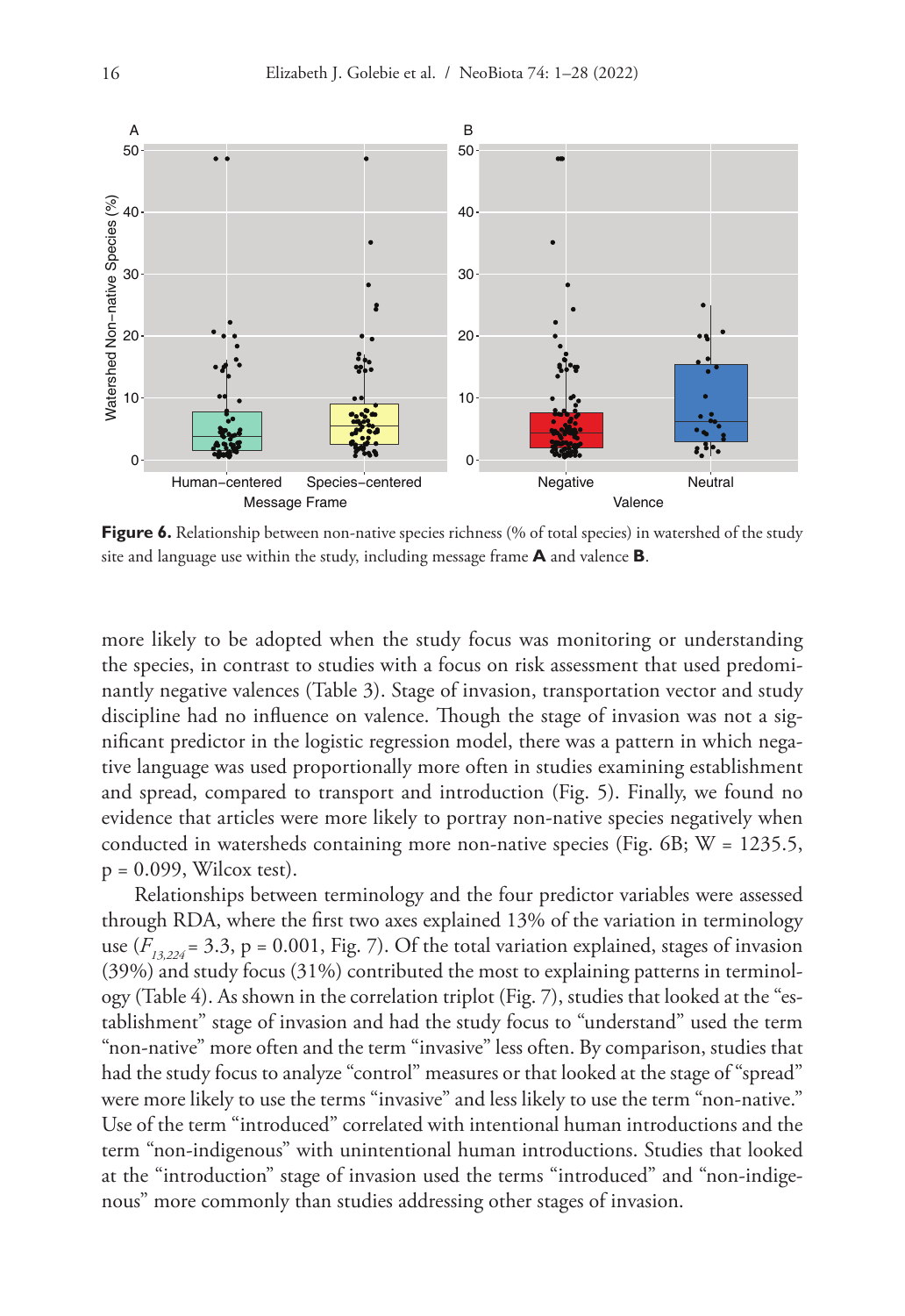| Variable                           | B        | Standard error | Z        | p     | Exp(B)  |
|------------------------------------|----------|----------------|----------|-------|---------|
| 2.394<br>Intercept                 |          | 1.191          | 2.010    | 0.044 | 10.959  |
| Study discipline <sup>1</sup>      |          |                |          |       |         |
| Interdisciplinary<br>14.243        |          | 956.232        | 0.015    | 0.988 | 1533180 |
| Social sciences                    | 0.130    | 1.111          | 0.117    | 0.907 | 1.139   |
| Study focus <sup>2</sup>           |          |                |          |       |         |
| Monitoring                         | $-1.926$ | 0.731          | $-2.637$ | 0.008 | 0.146   |
| Understanding                      | $-1.462$ | 0.642          | $-2.275$ | 0.023 | 0.232   |
| Control<br>$-0.719$                |          | 0.679          | $-1.059$ | 0.290 | 0.487   |
| Stages of invasion <sup>3</sup>    |          |                |          |       |         |
| Introduction                       | 0.499    | 1.305          | 0.382    | 0.702 | 1.647   |
| Establishment<br>$-0.970$          |          | 1.182          | $-0.821$ | 0.412 | 0.379   |
| Spread                             | $-0.075$ |                | $-0.066$ | 0.948 | 0.928   |
| Transportation vector <sup>4</sup> |          |                |          |       |         |
| Natural<br>0.120                   |          | 0.667          | 0.180    | 0.857 | 1.128   |
| Human (unintentional)              | 0.364    | 0.551          | 0.660    | 0.509 | 1.439   |
| Human (intentional)                | 0.228    | 0.430          | 0.528    | 0.597 | 1.255   |
| Human (Both)                       | 1.308    | 1.144          | 1.143    | 0.253 | 3.698   |
| All                                | 0.387    | 1.192          | 0.324    | 0.746 | 1.472   |

**Table 3.** Predictors of negative (reference level) vs. neutral valence in peer-reviewed articles regarding non-native aquatic species management. Significant results are highlighted in bold.

'Biological sciences served as the reference level; <sup>2</sup>Prevention served as the reference level; <sup>3</sup>Transportation served as the reference level;<br><sup>4</sup>Vector not mentioned served as the reference level: Note: Results: (v.<sup>2</sup> Vector not mentioned served as the reference level; Note: Results: ( $\chi^2(13)$  = 29.238; p=.006; Nagelkerke's Pseudo R<sup>2</sup> = 0.181).



**Figure 7.** Redundancy analysis (RDA) of the terminology used in scientific publications (grey rectangles) concerned with invasive species management in the United States from 2008–2018. Eigenvectors (site scores) are scaled to their square-root. In total, 13.3% of variance is explained. Corresponding reference levels and further statistics are listed in Table 4.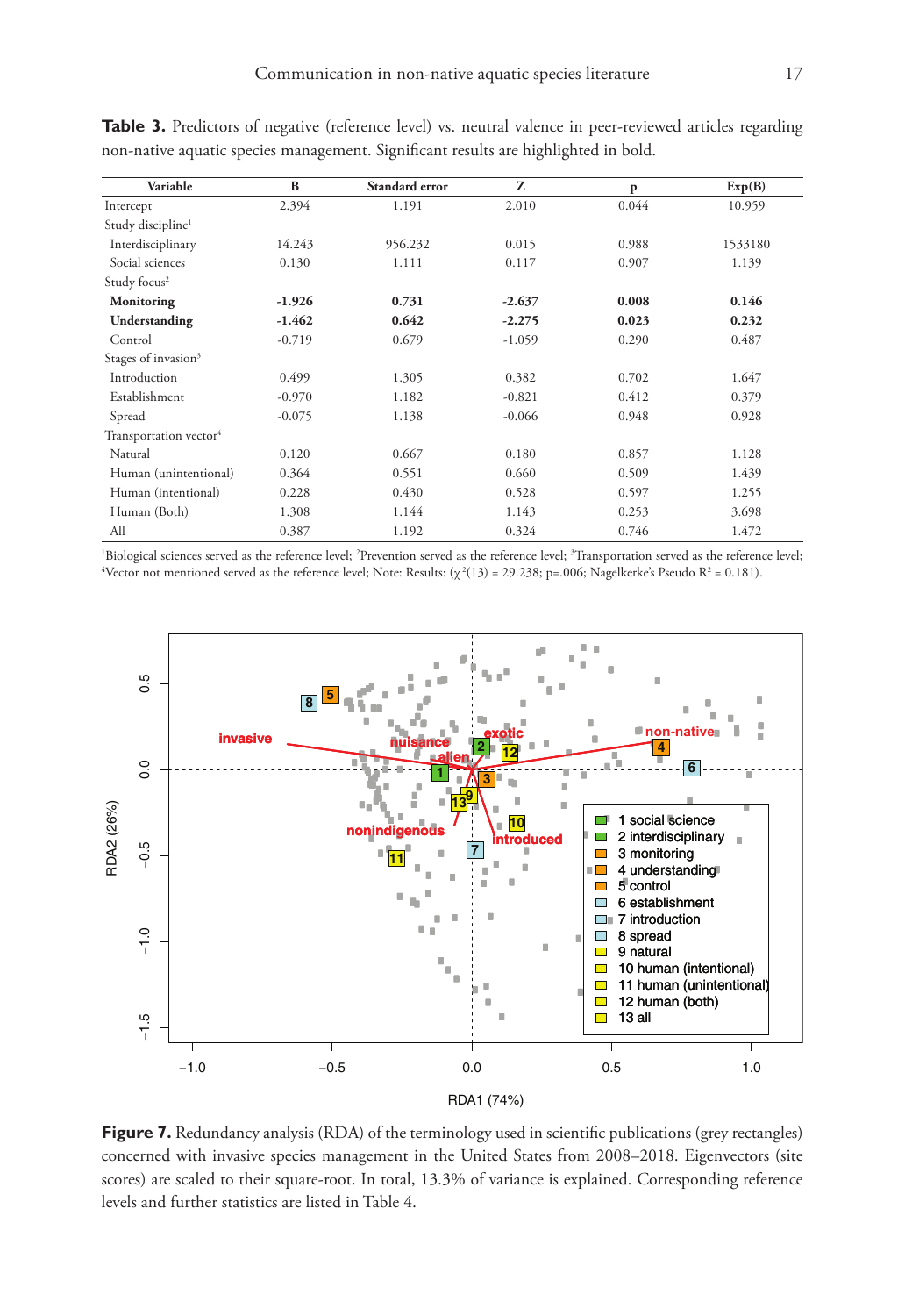| Variable                           | df  | Variance F |               |                    | Eigenvalue using only one explanatory variable Eigenvalue as % |      |
|------------------------------------|-----|------------|---------------|--------------------|----------------------------------------------------------------|------|
| Study discipline <sup>1</sup>      |     | 0.002      | 0.7           | 0.702              | 0.000                                                          | 0.00 |
| Study focus <sup>2</sup>           |     | 0.014      |               | $3.5 \quad <0.001$ | 0.019                                                          | 0.34 |
| Stages of invasion <sup>3</sup>    |     | 0.017      | $4.2^{\circ}$ | < 0.001            | 0.023                                                          | 0.41 |
| Transportation vector <sup>4</sup> |     | 0.013      | 2.0           | 0.009              | 0.010                                                          | 0.18 |
| Residual                           | 224 | 0.298      |               |                    |                                                                |      |

**Table 4.** Permutation test and marginal effects of four explanatory variables on terminology use. The total sum of all Eigenvalues is 0.055. Significant results are highlighted in bold.

'Biological sciences served as the reference level; <sup>2</sup>Prevention served as the reference level; <sup>3</sup>Transportation served as the reference level;<br><sup>4</sup>Vector not mentioned served as the reference level Vector not mentioned served as the reference level.



Figure 8. Relationship between non-native terminology used in each study and proportion of non-native species at the study site, assessed at the watershed level.

The overall frequency of non-native terminology used in each article was positively related to the percent of non-native species in the watershed where the study was conducted (Fig. 8;  $F = 5.4$ ,  $p = 0.022$ ), although considerable variation in this relationship existed.

## **Discussion**

Our study aimed to quantify patterns and drivers of language use in the scientific aquatic non-native species literature in the United States. We discovered considerable variation in communication strategies used by scientists, including message frame, va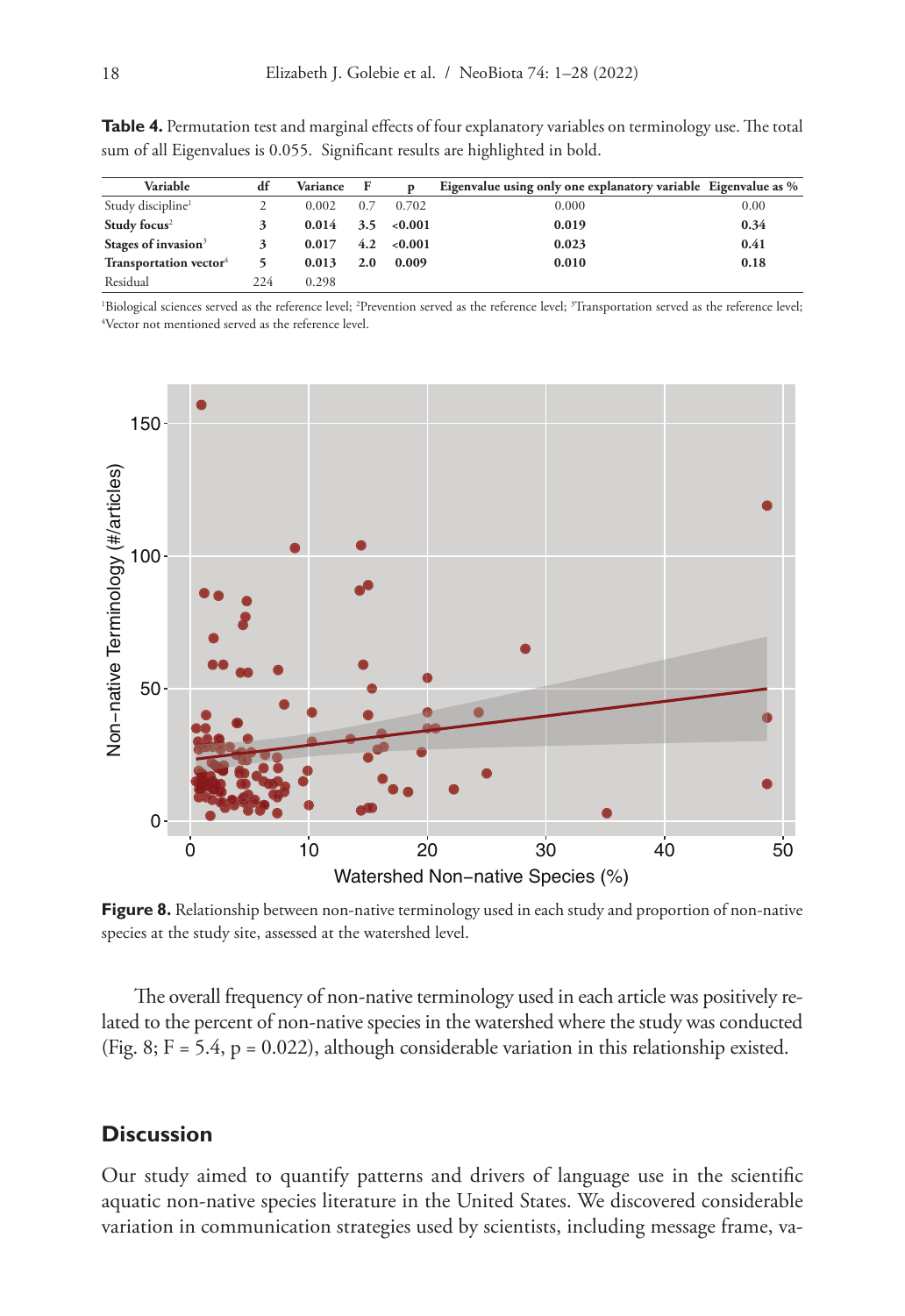lence, and terminology. We contend that the factors explaining variation in communication patterns can be better understood through knowledge of message framing. Specifically, we observed that species-centered vs. human-centered frames strongly related to transportation vector and study focus, indicating that the role of humans tends to be highlighted when there is greater urgency in preventing the spread of non-native species, whereas the role of the species itself is centered when transportation vectors are not mentioned and the focus is on control. Aligned with previous research (Clarke et al. 2020), we found negative valences to be most common. Additionally, terminology use corresponded with stage of invasion, indicating that researchers are following guidance by past work to use standardized and consistent language, specifically relying on more general terms like "non-native" at earlier stages of invasion, and only classifying species as invasive after accelerating spread or clear impacts are occurring (Colautti and MacIsaac 2004; Blackburn et al. 2011).

We found researchers adopted message framing that aligned with a stated study focus. When an objective pertaining to risk assessment or a focus on prevention was expressed, human-centered frames were more common, corresponding to the important role humans play in curbing the spread of invasive species (Tabak et al. 2017). The importance of self-efficacy (i.e., beliefs that one has the ability to complete an action; Bandura 1977) in enabling people to engage in preventative measures is well-documented in the literature (Niemiec et al. 2017; Landon et al. 2018; Mankad and Loechel 2020), which underscores the importance of human-centered frames that emphasize the role of humans in biological invasions. By contrast, when the focus of research was to understand a species or to analyze control measures, species-centered frames dominated the narrative adopted in reporting results. This finding aligns with past research suggesting that species-centered frames are likely to activate risk perceptions and engagement in preventative behaviors (Hart and Larson 2014). Thus, because past work indicates the ability of both species- and human-centered frames to heighten risk perceptions, more research is needed to understand public responses to these frames and their success in changing behavior in positive ways. Such research (e.g., Clarke et al. 2020; Orth et al. 2020) should focus on analysis of science communication outside of traditional scientific papers or in press releases by scientific organizations because it is unlikely that the public or policy makers are readers of scientific papers.

The finding that negative valences were predominant in scientific papers is not surprising given the focus of the literature review on non-native species management, rather than targeting bodies of work on, for instance, stocking fish for capture fisheries. Accordingly, our selection of keywords (e.g., "invasive") may not always be used in studies of introduced species that are beneficial, although this is very unlikely to be the case given the need to comment on the negative impacts of non-native species even when reporting positive outcomes (e.g., Johnson et al. 2009; Aas et al. 2018). Despite this, we recognize that studies on the positive effects of non-native species may be underrepresented in our search (e.g., Carey et al. 2011). Emphasizing the negative impacts associated with invasive species seems to be perceived by invasion biologists as necessary – or at least helpful – to inform readers and generate support for preventing or controlling invasive species. However, there is a risk associated with an overabun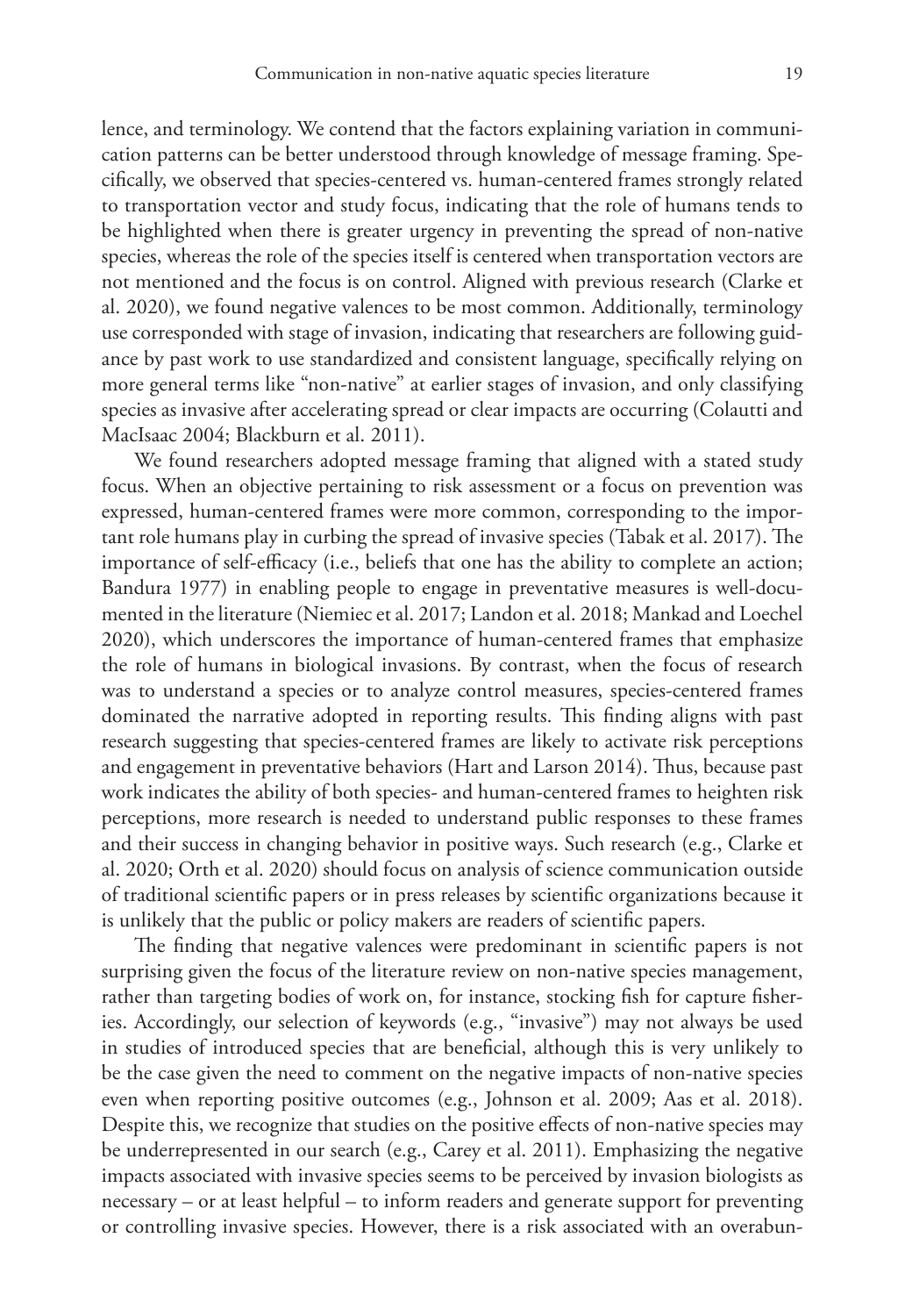dance of negative language: as negative valences are translated into public news media, extreme negativity can lead to feelings of helplessness and disinterest in management initiatives (Clarke et al. 2020). This is particularly worrisome given recent evidence that invasive species can, in some instances, play positive roles for local livelihoods and human well-being (Shackleton et al. 2019), and in other instances, not have measurable ecological or social impacts (e.g., Wolter and Röhr 2010).

The use of terminology broadly aligned with recommendations in previous research to be deliberate about defining concepts and study contexts in invasion biology (Colautti and MacIsaac 2004; Copp et al. 2005). "Invasive" was the most frequently used term across all study attributes except when it was appropriate by definition to use "non-native." Specifically, the use of "non-native" rather than "invasive" aligned with stages of invasion such as establishment, where the species had yet to meet the requirements to be classified as invasive, defined as a species causing negative ecological or social impacts (Blackburn et al. 2011). Terms that were synonymous with "nonnative," including "exotic," "alien," and "non-indigenous" were rarely used. In summary, invasive species researchers have responded to past calls for clarity in research (Richardson et al. 2000; Colautti and MacIsaac 2004; Blackburn et al. 2011), and are using consistent terms aligned with stages of invasion.

Language use showed some evidence of being related to the regional biodiversity context in which the study was conducted. Specifically, in watersheds containing relatively more non-native species, studies were more likely to use species-centered frames. Past work has shown species-centered frames to be more effective in raising stakeholder engagement in preventative behaviors (Hart and Larson 2014), thus the correlation between this framing and increasing dominance of non-native species is notable. Additionally, there was a positive relationship between non-native species richness and overall use of non-native terminology. Researchers may be reflecting the degree of risk perceived in the study region with language that highlights these risks more clearly. Ultimately, higher-risk areas may warrant stronger language to better convey the need for greater management attention and heightened public awareness.

A strikingly small proportion of studies within the biological invasion literature were conducted through an environmental social science lens. Given the role of recreationists in non-native species transport (Johnson et al. 2009; Rothlisberger et al. 2010; Cole et al. 2019; Golebie et al. 2021) and complex and often controversial views about non-native species (Schlaepfer et al. 2011; Russell and Blackburn 2017; Schlaepfer 2018), there is a strong need for more social science research (e.g., Kochalski et al. 2019; Shackleton et al. 2019). The social science studies included in the review exclusively used negative valences, with a strong emphasis on human-centered frames. Use of human-centered frames was logical, given that social science seeks to understand the thoughts, feelings and actions of humans. Negative valences may have dominated given that the studies in our review predominantly investigated boater and angler transport of invasive species, and thus stressed the negative impacts of invasive species that could be averted by human action. Additionally, raising self-efficacy, the awareness of how individuals can play a role in invasive species spread, is an important step in encouraging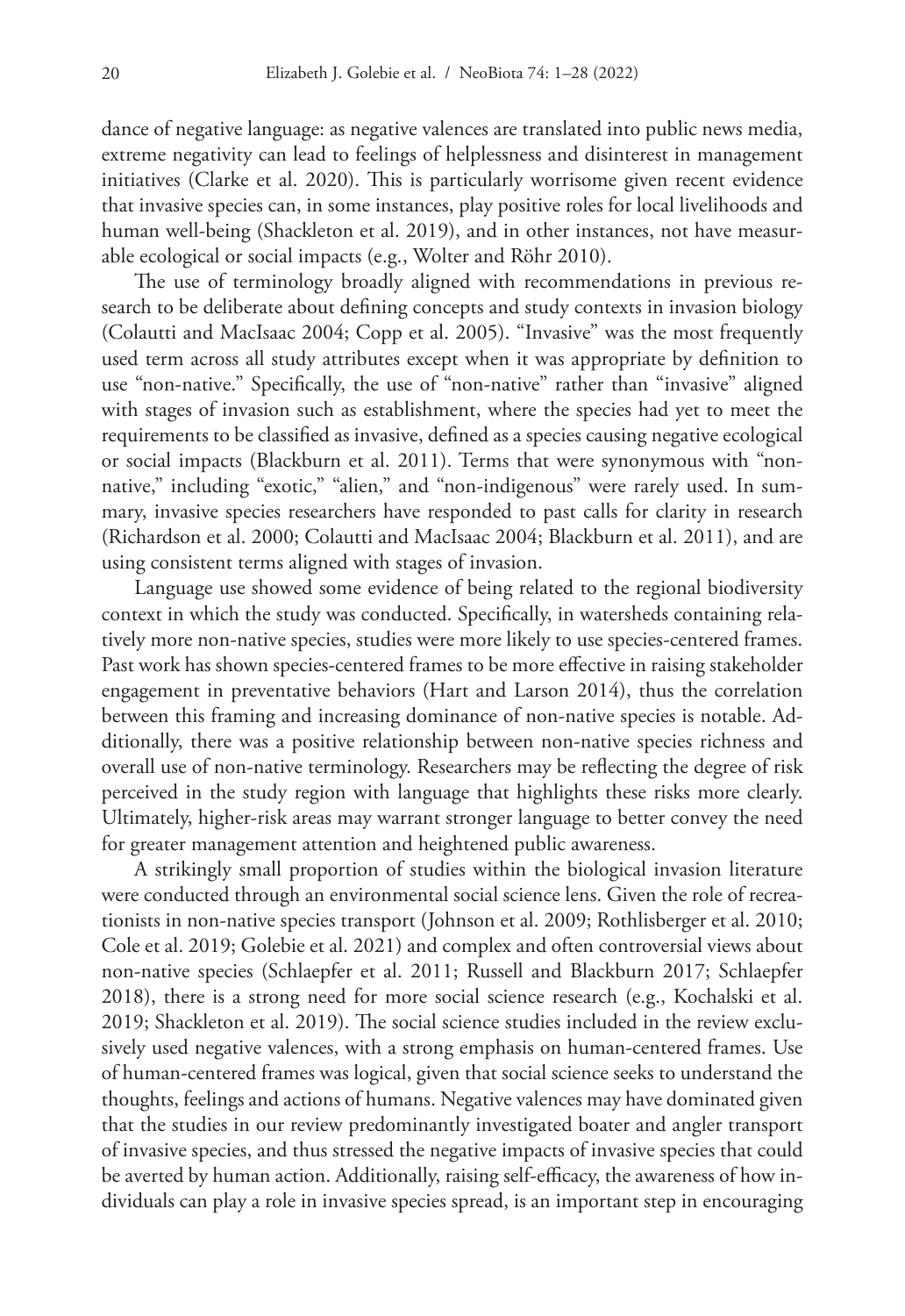people to take action. However, these results reveal an untapped area of inquiry on relationships between humans and non-native species. Several research questions should be addressed: In what ways are invasive species meaningful to humans? What are stakeholder preferences for invasive species management? On what information do people base these beliefs? Which non-native species are perceived as beneficial rather than harmful, and in what socioeconomic or cultural contexts? How can managers nudge recreationists and other people (e.g., aquarium fish holders, see Wolbers and Donnelly 2019) to refrain from further spreading non-native fishes and which messages' frames are most effective in such communication strategies (e.g., Shaw et al. 2021)? Answering these questions will enhance invasive species management practices by deepening knowledge of how people do (or do not) support decision-making outcomes.

## **Conclusion**

In conclusion, our work quantifies how published literature on aquatic non-native species research conveys varied message framing, valence and terminology. We show that authors of peer-reviewed journal articles are effectively using standardized terminology established in past work. For instance, we found limited evidence for inflammatory or exaggerative framings being dominant within peer-reviewed published literature from 2008 to 2018. Additionally, message frames evoked in these articles are correlated with study focus and local biodiversity context, indicating that language use is tailored to contextual conditions. We encourage researchers to be aware of how their language might be influenced by such factors and actively consider whether communication choices match the study goals. Future work should seek to evaluate language use in public-facing communication to identify relationships between public and academic communication, as well as the impacts of communication style on public perceptions of invasion biology research. Understanding the role of science communication more broadly in public understanding of invasion biology and support for management decisions is an important direction for future research.

## **Acknowledgements**

Funding for this research was provided by the Great Lakes Fishery Commission (contract: 2018\_VAN\_44076) and USDA National Institute of Food and Agriculture Hatch program (accession #: 1012211).

### **References**

Aas Ø, Cucherousset J, Fleming IA, Wolter C, Höjesjö J, Buoro M, Santoul F, Johnsson JI, Hindar K, Arlinghaus R (2018) Salmonid stocking in five North Atlantic jurisdictions: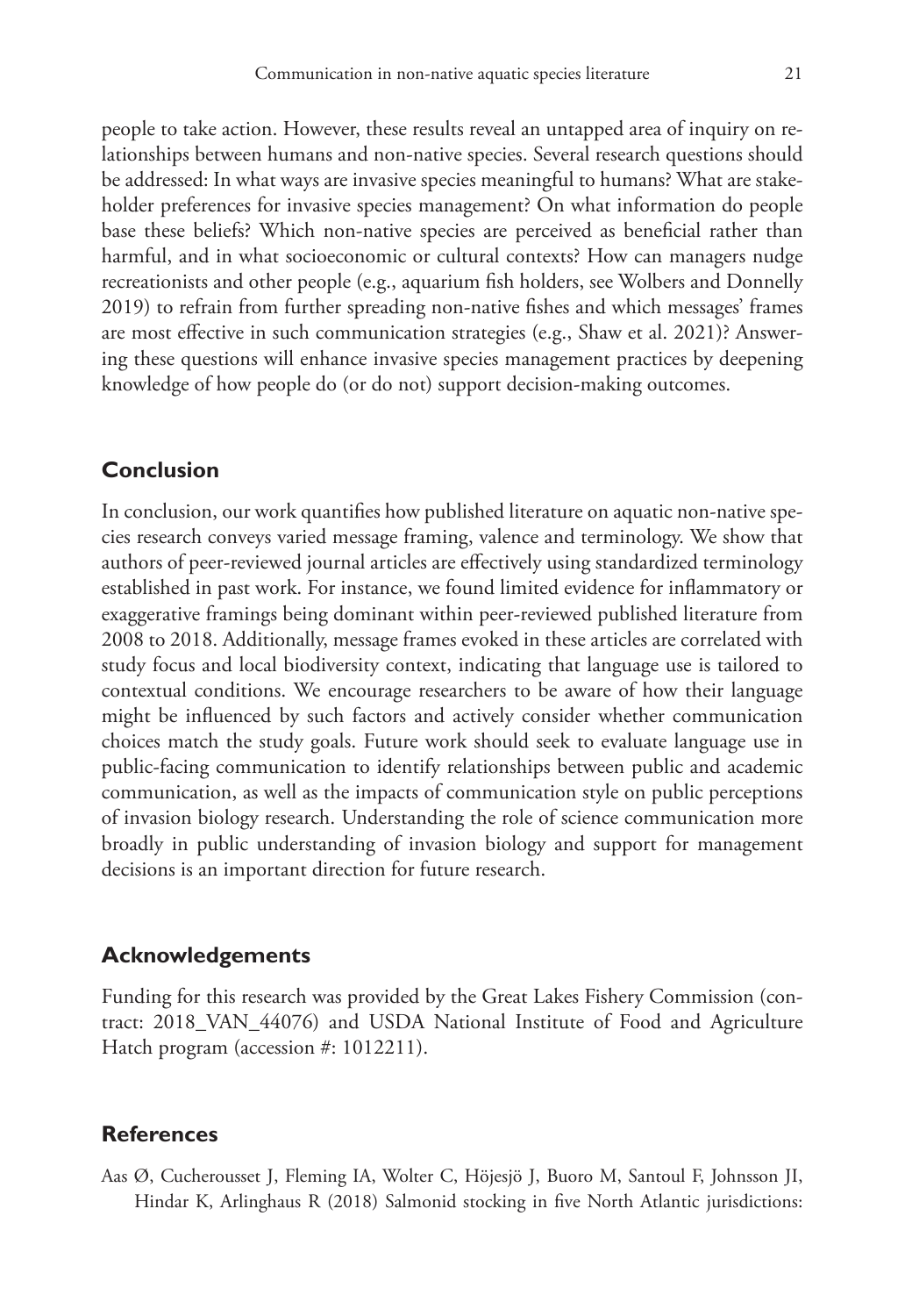Identifying drivers and barriers to policy change. Aquatic Conservation 28(6): 1451–1464. <https://doi.org/10.1002/aqc.2984>

- Bailey SA (2015) An overview of thirty years of research on ballast water as a vector for aquatic invasive species to freshwater and marine environments. Aquatic Ecosystem Health & Management 18(3): 261–268.<https://doi.org/10.1080/14634988.2015.1027129>
- Bandura A (1977) Self-efficacy: Toward a unifying theory of behavioral change. Psychological Review 84(2): 191–215.<https://doi.org/10.1037/0033-295X.84.2.191>
- Baumeister RF (2001) The power of bad: How the negativity effect rules us and how we can rule. Psychology 5: 323–370.
- Beaury EM, Fusco EJ, Jackson MR, Laginhas BB, Morelli TL, Allen JM, Pasquarella VJ, Bradley BA (2020) Incorporating climate change into invasive species management: Insights from managers. Biological Invasions 22(2): 233–252. [https://doi.org/10.1007/s10530-](https://doi.org/10.1007/s10530-019-02087-6) [019-02087-6](https://doi.org/10.1007/s10530-019-02087-6)
- Blackburn TM, Pysek P, Bacher S, Carlton JT, Duncan RP, Jaroski V, Wilson JRU, Richardson DM (2011) A proposed unified framework for biological invasions. Trends in Ecology & Evolution 26(7): 333–339.<https://doi.org/10.1016/j.tree.2011.03.023>
- Brown JH, Sax DF (2004) An essay on some topics concerning invasive species. Austral Ecology 29(5): 530–536.<https://doi.org/10.1111/j.1442-9993.2004.01340.x>
- Brown JH, Sax DF (2005) Biological invasions and scientific objectivity: Reply to Cassey et al. Austral Ecology 30(4): 481–483. [https://doi.org/10.1111/j.1442-](https://doi.org/10.1111/j.1442-9993.2005.01504.x) [9993.2005.01504.x](https://doi.org/10.1111/j.1442-9993.2005.01504.x)
- Byers JE, McDowell WG, Dodd SR, Haynie RS, Pintor LM, Wilde SB (2013) Climate and pH predict the potential range of the invasive apple snail (Pomacea insularum) in the southeastern United States. PLoS ONE 8(2): e56812. [https://doi.org/10.1371/journal.](https://doi.org/10.1371/journal.pone.0056812) [pone.0056812](https://doi.org/10.1371/journal.pone.0056812)
- Carey MP, Sanderson BL, Friesen TA, Barnas KA, Olden JD (2011) Smallmouth bass in the Pacific Northwest: A threat to native species; a benefit for anglers. Reviews in Fisheries Science 19(3): 305–315. <https://doi.org/10.1080/10641262.2011.598584>
- Cassey P, Blackburn TM, Duncan RP, Chown SL (2005) Concerning invasive species: Reply to Brown and Sax. Austral Ecology 30(4): 475–480. [https://doi.org/10.1111/j.1442-](https://doi.org/10.1111/j.1442-9993.2005.01505.x) [9993.2005.01505.x](https://doi.org/10.1111/j.1442-9993.2005.01505.x)
- Chong D, Druckman JN (2007) Framing Theory. Annual Review of Political Science 10(1): 103–126.<https://doi.org/10.1146/annurev.polisci.10.072805.103054>
- Clarke MK, Roman LA, Conway TM (2020) Communicating with the public about emerald ash borer: Militaristic and fatalistic framings in the news media. Sustainability 12(11): e4560.<https://doi.org/10.3390/su12114560>
- Clarke Murray C, Pakhomov EA, Therriault TW (2011) Recreational boating: A large unregulated vector transporting marine invasive species. Diversity & Distributions 17(6): 1161–1172.<https://doi.org/10.1111/j.1472-4642.2011.00798.x>
- Colautti RI, MacIsaac HJ (2004) A neutral terminology to define "invasive" species. Diversity & Distributions 10(2): 135–141. <https://doi.org/10.1111/j.1366-9516.2004.00061.x>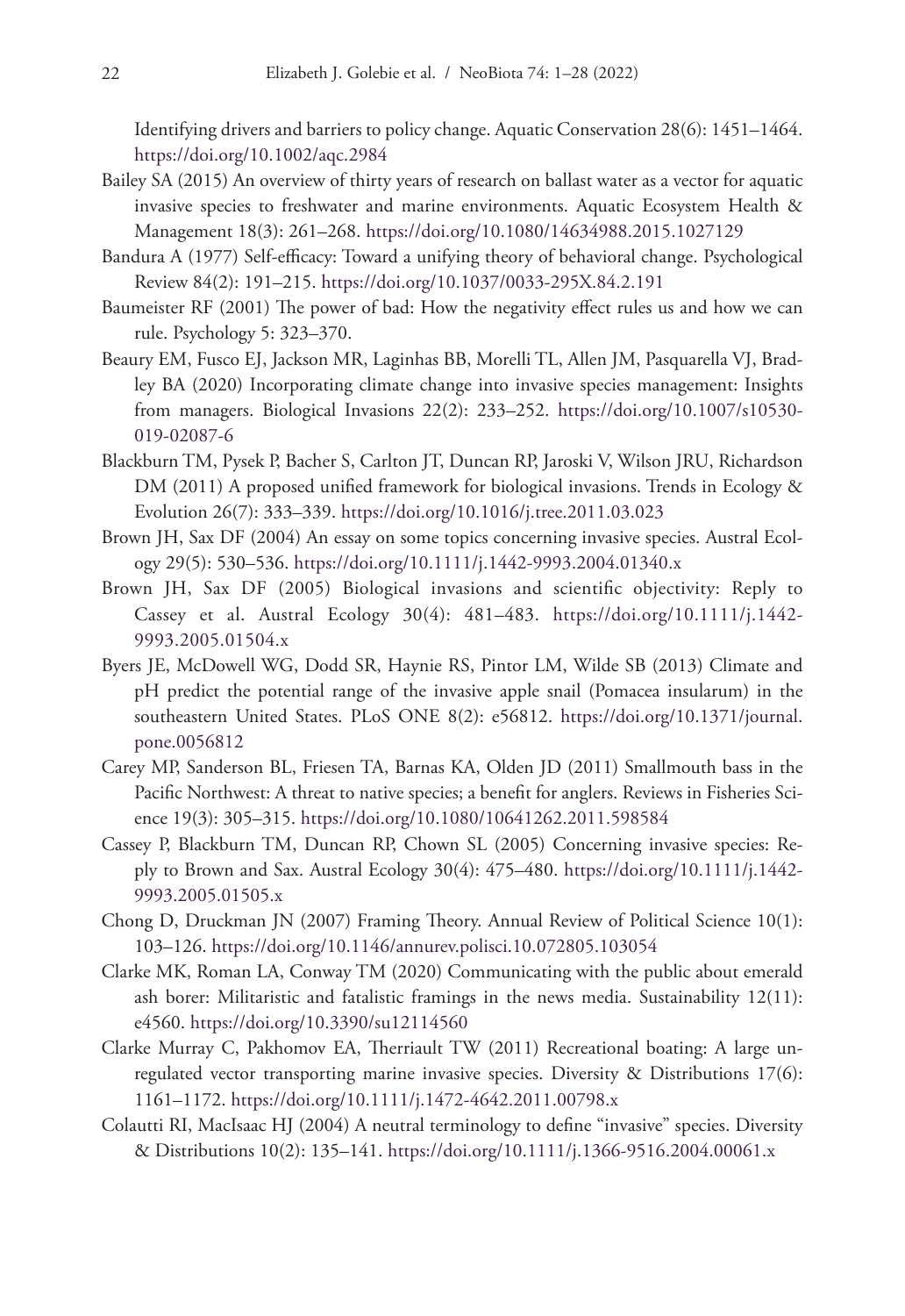- Colautti RI, Richardson DM (2009) Subjectivity and flexibility in invasion terminology: Too much of a good thing? Biological Invasions 11(6): 1225–1229. [https://doi.org/10.1007/](https://doi.org/10.1007/s10530-008-9333-z) [s10530-008-9333-z](https://doi.org/10.1007/s10530-008-9333-z)
- Cole E, Keller RP, Garbach K (2019) Risk of invasive species spread by recreational boaters remains high despite widespread adoption of conservation behaviors. Journal of Environmental Management 229: 112–119.<https://doi.org/10.1016/j.jenvman.2018.06.078>
- Comaroff J, Comaroff L (2010) Naturing the nation: Aliens, apocalypse and the postcolonial state. Journal of Southern African Studies 27(3): 627–651. [https://doi.](https://doi.org/10.1080/13632430120074626) [org/10.1080/13632430120074626](https://doi.org/10.1080/13632430120074626)
- Copp GH, Bianco PG, Bogutskaya NG, Erős T, Falka I, Ferreira MT, Fox MG, Freyhof J, Gozlan RE, Grabowska J, Kovac V, Moreno-Amich R, Naseka AM, Penaz M, Povz M, Przybylski M, Robillard M, Russell IC, Stakenas S, Sumer S, Vila-Gispert A, Wiesner C (2005) To be, or not to be, a non‐native freshwater fish? Journal of Applied Ichthyology 21(4): 242–262. <https://doi.org/10.1111/j.1439-0426.2005.00690.x>
- Cuthbert RN, Pattison Z, Taylor NG, Verbrugge L, Diagne C, Ahmed DA, Leroy B, Angulo E, Briski E, Capinha C, Catford JA, Dalu T, Essl F, Gozlan RE, Haubrock PJ, Kourantidou M, Kramer AM, Renault D, Wasserman RJ, Courchamp F (2021) Global economic costs of aquatic invasive alien species. The Science of the Total Environment 775: e145238. <https://doi.org/10.1016/j.scitotenv.2021.145238>
- Davidson A, Fusaro A, Sturtevant RA, Kashian DR (2016) Development of a risk assessment framework to predict invasive species establishment for multiple taxonimic groups and vectors of introduction. Management of Biological Invasions: International Journal of Applied Research on Biological Invasions 8(1): 25–26.<https://doi.org/10.3391/mbi.2017.8.1.03>
- Druckman JN (2017) The crisis of politicization within and beyond science. Nature Human Behaviour 1(9): 615–617. <https://doi.org/10.1038/s41562-017-0183-5>
- Druschke CG, Meyerson LA, Hychka KC (2016) From restoration to adaptation: The changing discourse of invasive species management in coastal New England under global environmental change. Biological Invasions 18(9): 2739–2747. [https://doi.org/10.1007/](https://doi.org/10.1007/s10530-016-1112-7) [s10530-016-1112-7](https://doi.org/10.1007/s10530-016-1112-7)
- East R, Hammond K, Lomax W (2008) Measuring the impact of positive and negative word of mouth on brand purchase probability. International Journal of Research in Marketing 25(3): 215–224. <https://doi.org/10.1016/j.ijresmar.2008.04.001>
- Fabrizio MC, Nepal V, Tuckey TD (2021) Invasive blue catfish in the Chesapeake Bay region: A case study of competing management objectives. North American Journal of Fisheries Management 41(S1): S156–S166. <https://doi.org/10.1002/nafm.10552>
- Fischhoff B (2013) The sciences of science communication. Proceedings of the National Academy of Sciences of the United States of America 110(Supplement 3): 14033–14039. <https://doi.org/10.1073/pnas.1213273110>
- Gallardo B, Clavero M, Sánchez MI, Vilà M (2016) Global ecological impacts of invasive species in aquatic ecosystems. Global Change Biology 22(1): 151–163. [https://doi.org/10.1111/](https://doi.org/10.1111/gcb.13004) [gcb.13004](https://doi.org/10.1111/gcb.13004)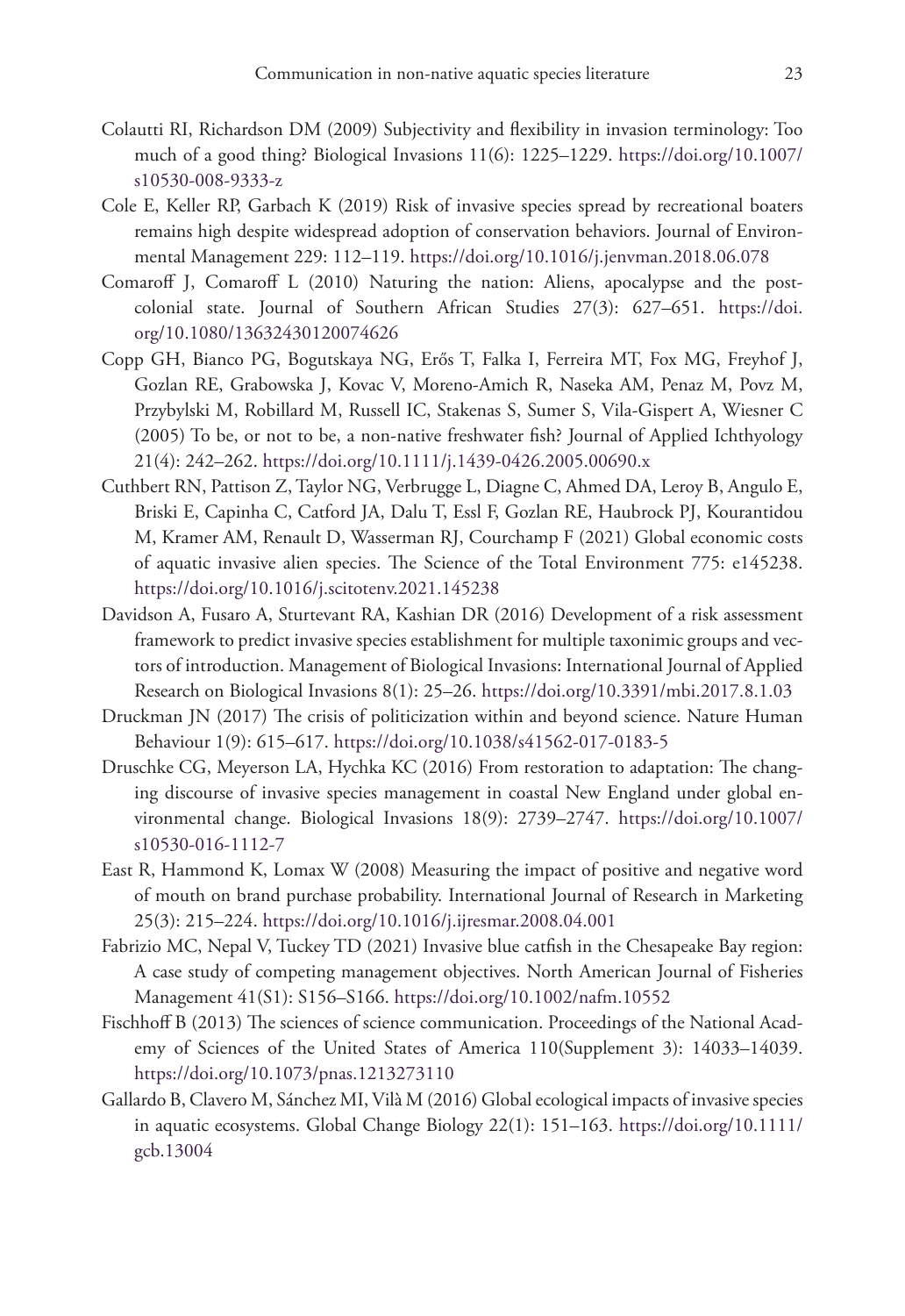- Golebie E, van Riper CJ, Suski C, Stedman R (2021) Reducing invasivespecies transport among recreational anglers: The importance of values and risk perceptions. North American Journal of Fisheries Management 41(6): 1812–1825.<https://doi.org/10.1002/nafm.10696>
- Gough D, Oliver S, Thomas J (2012) An introduction to systematic reviews. SAGE Publications.
- Gozlan RE (2008) Introduction of non-native freshwater fish: Is it all bad? Fish and Fisheries 9(1): 106–115. <https://doi.org/10.1111/j.1467-2979.2007.00267.x>
- Guan M, Monahan JL (2017) Positive affect related to health and risk messaging. Oxford Research Encyclopedia of Communication. [https://doi.org/10.1093/acre](https://doi.org/10.1093/acrefore/9780190228613.013.268)[fore/9780190228613.013.268](https://doi.org/10.1093/acrefore/9780190228613.013.268)
- Hakkarainen V, Raymond C, Anderson CB, Milcu A, Eriksson M, van Riper CJ (2020) Grounding IPBES experts' views on the multiple values of nature in epistemology, knowledge and collaborative science. Environmental Science & Policy 105: 11–18. [https://doi.](https://doi.org/10.1016/j.envsci.2019.12.003) [org/10.1016/j.envsci.2019.12.003](https://doi.org/10.1016/j.envsci.2019.12.003)
- Hart SP, Larson BMH (2014) Communicating About invasive species: How "driver" and "passenger" models influence public willingness to take action. Conservation Letters 7(6): 545–552.<https://doi.org/10.1111/conl.12109>
- Iannone BV, Carnevale S, Main MB, Hill JE, McConnell JB, Johnson SA, Enloe SF, Andreu M, Bell EC, Cuda JP, Baker SM (2021) Invasive species terminology: Standardizing for stakeholder education. Journal of Extension 58(3): e27. [https://tigerprints.clemson.edu/](https://tigerprints.clemson.edu/joe/vol58/iss3/27) [joe/vol58/iss3/27](https://tigerprints.clemson.edu/joe/vol58/iss3/27)
- Janovsky RM, Larson ER (2019) Does invasive species research use more militaristic language than other ecology and conservation biology literature? NeoBiota 44: 27–38. [https://doi.](https://doi.org/10.3897/neobiota.44.32925) [org/10.3897/neobiota.44.32925](https://doi.org/10.3897/neobiota.44.32925)
- Johnson BM, Arlinghaus R, Martinez PJ (2009) Are we doing all we can to stem the tide of illegal fish stocking? Fisheries (Bethesda, Md.) 34(8): 389–394. [https://doi.org/10.1577/1548-](https://doi.org/10.1577/1548-8446-34.8.389) [8446-34.8.389](https://doi.org/10.1577/1548-8446-34.8.389)
- June-Wells M, Gallagher F, Gibbons J, Bugbee G (2013) Water chemistry preferences of five nonnative aquatic macrophyte species in Connecticut: A preliminary risk assessment tool. Lake and Reservoir Management 29(4): 303–316.<https://doi.org/10.1080/10402381.2013.857742>
- Kapitza K, Zimmermann H, Martín-López B, von Wehrden H (2019) Research on the social perception of invasive species: A systematic literature review. NeoBiota 43: 47–68. [https://](https://doi.org/10.3897/neobiota.43.31619) [doi.org/10.3897/neobiota.43.31619](https://doi.org/10.3897/neobiota.43.31619)
- Keulartz J, van der Weele C (2008) Framing and reframing in invasion biology. Configurations 16(1): 93–115. <https://doi.org/10.1353/con.0.0043>
- Klymus KE, Marshall NT, Stepien CA (2017) Environmental DNA (eDNA) metabarcoding assays to detect invasive invertebrate species in the Great Lakes. PLoS ONE 12(5): e0177643.<https://doi.org/10.1371/journal.pone.0177643>
- Kochalski S, Riepe C, Fujitani M, Aas Ø, Arlinghaus R (2019) Public perception of river fish biodiversity in four European countries. Conservation Biology 33(1): 164–175. [https://](https://doi.org/10.1111/cobi.13180) [doi.org/10.1111/cobi.13180](https://doi.org/10.1111/cobi.13180)
- Kueffer C, Larson BMH (2014) Responsible use of language in scientific writing and science communication. Bioscience 64(8): 719–724.<https://doi.org/10.1093/biosci/biu084>
- Lackey RT (2007) Science, scientists, and policy advocacy. Conservation Biology 21(1): 12–17. <https://doi.org/10.1111/j.1523-1739.2006.00639.x>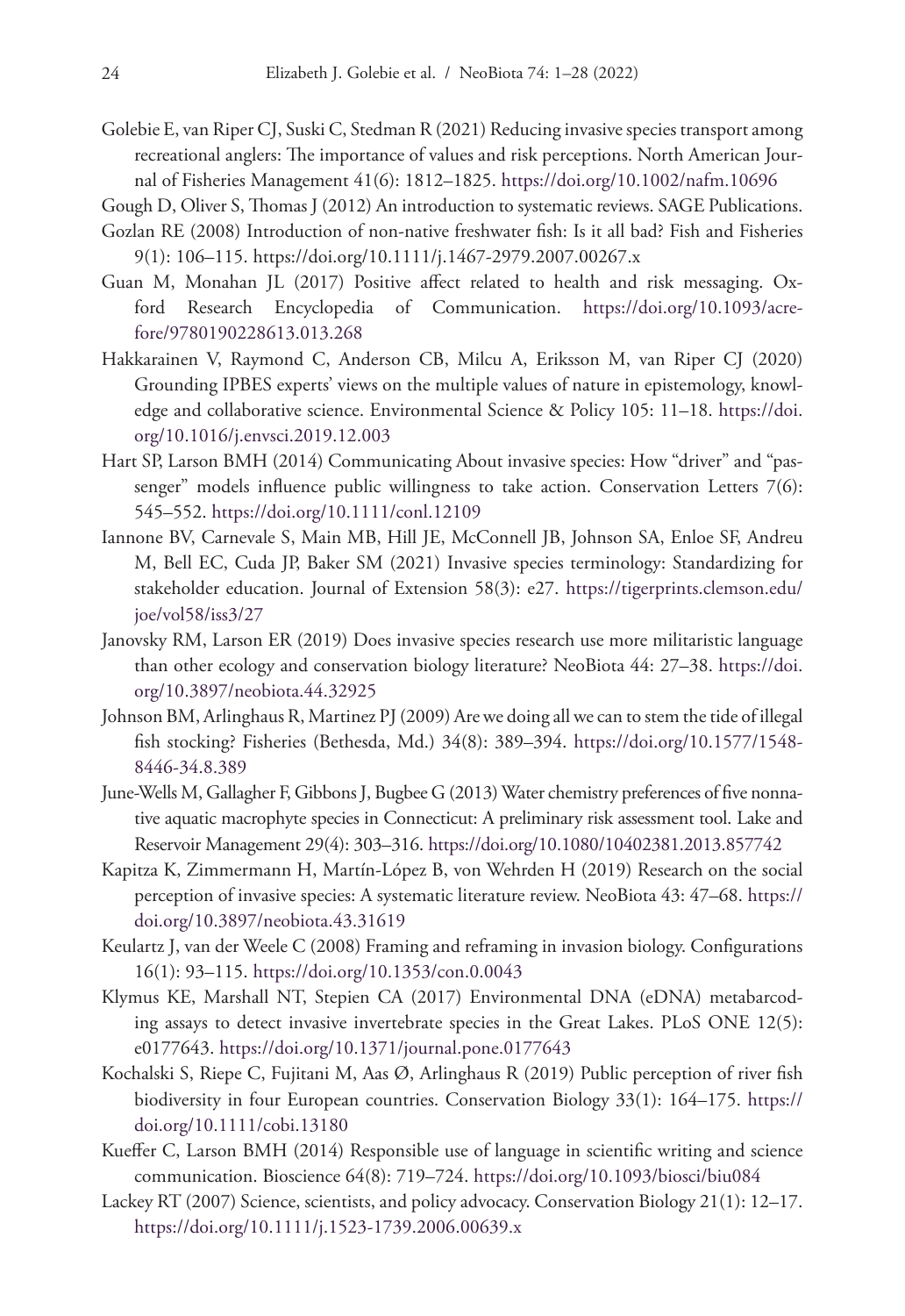- Lakoff G (2010) Why it matters how we frame the environment. Environmental Communication 4(1): 70–81.<https://doi.org/10.1080/17524030903529749>
- Landon AC, Kyle GT, van Riper CJ, Schuett MA, Park J (2018) Exploring the psychological dimensions of stewardship in recreational fisheries. North American Journal of Fisheries Management 38(3): 579–591.<https://doi.org/10.1002/nafm.10057>
- Larson BMH (2007) An alien approach to invasive species: Objectivity and society in invasion biology. Biological Invasions 9(8): 947–956. <https://doi.org/10.1007/s10530-007-9095-z>
- Larson BMH (2010) Reweaving narratives about humans and invasive species. Etudes Rurales 185(1): 25–38. <https://doi.org/10.4000/etudesrurales.9018>
- Larson BM, Nerlich B, Wallis P (2005) Metaphors and biorisks: The war on infectious diseases and invasive species. Science Communication 26(3): 243–268. [https://doi.](https://doi.org/10.1177/1075547004273019) [org/10.1177/1075547004273019](https://doi.org/10.1177/1075547004273019)
- Larson ER, Graham BM, Achury R, Coon JJ, Daniels MK, Gambrell DK, Jonasen KL, King GD, LaRacuente N, Perrin-Stowe TIN, Reed EM, Rice CJ, Ruzi SA, Thairu MW, Wilson JC, Suarez AV (2020) From eDNA to citizen science: Emerging tools for the early detection of invasive species. Frontiers in Ecology and the Environment 18(4): 194–202. <https://doi.org/10.1002/fee.2162>
- Lauber TB, Stedman RC, Connelly NA, Ready RC, Rudstam LG, Poe GL (2020) The effects of aquatic invasive species on recreational fishing participation and value in the Great Lakes: Possible future scenarios. Journal of Great Lakes Research 46(3): 656–665. [https://doi.](https://doi.org/10.1016/j.jglr.2020.04.003) [org/10.1016/j.jglr.2020.04.003](https://doi.org/10.1016/j.jglr.2020.04.003)
- Lawrence DJ, Stewart-Koster B, Olden JD, Ruesch AS, Torgersen CE, Lawler JJ, Butcher DP, Crown JK (2014) The interactive effects of climate change, riparian management, and a nonnative predator on stream‐rearing salmon. Ecological Applications 24(4): 895–912. <https://doi.org/10.1890/13-0753.1>
- Legendre P, Gallagher ED (2001) Ecologically meaningful transformations for ordination of species data. Oecologia 129(2): 271–280.<https://doi.org/10.1007/s004420100716>
- Lim YS, Van Der Heide B (2014) Evaluating the wisdom of strangers: The perceived credibility of online consumer reviews on Yelp. Journal of Computer-Mediated Communication 20(1): 67–82. <https://doi.org/10.1111/jcc4.12093>
- Lockwood J, Hoopes M, Marchetti M (2013) Invasion Ecology (2<sup>nd</sup> edn). Wiley-Blackwell.
- Lodge DM, Shrader-Frechette K (2003) Nonindigenous species: Ecological explanation, environmental ethics, and public policy. Conservation Biology 17(1): 31–37. [https://doi.](https://doi.org/10.1046/j.1523-1739.2003.02366.x) [org/10.1046/j.1523-1739.2003.02366.x](https://doi.org/10.1046/j.1523-1739.2003.02366.x)
- Mankad A, Loechel B (2020) Perceived competence, threat severity and response efficacy: Key drivers of intention for area wide management. Journal of Pest Science 93(3): 929–939. <https://doi.org/10.1007/s10340-020-01225-7>
- McHugh ML (2012) Interrater reliability: The kappa statistic. Biochemia Medica 22(3): 276– 282.<https://doi.org/10.11613/BM.2012.031>
- Mongeon P, Paul-Hus A (2016) The journal coverage of Web of Science and Scopus: A comparative analysis. Scientometrics 106(1): 213–228.<https://doi.org/10.1007/s11192-015-1765-5>
- Moore A (2012) The aquatic invaders: Marine management figuring fishermen, fisheries, and lionfish in the Bahamas. Cultural Anthropology 27(4): 667–688. [https://doi.org/10.1111/](https://doi.org/10.1111/j.1548-1360.2012.01166.x) [j.1548-1360.2012.01166.x](https://doi.org/10.1111/j.1548-1360.2012.01166.x)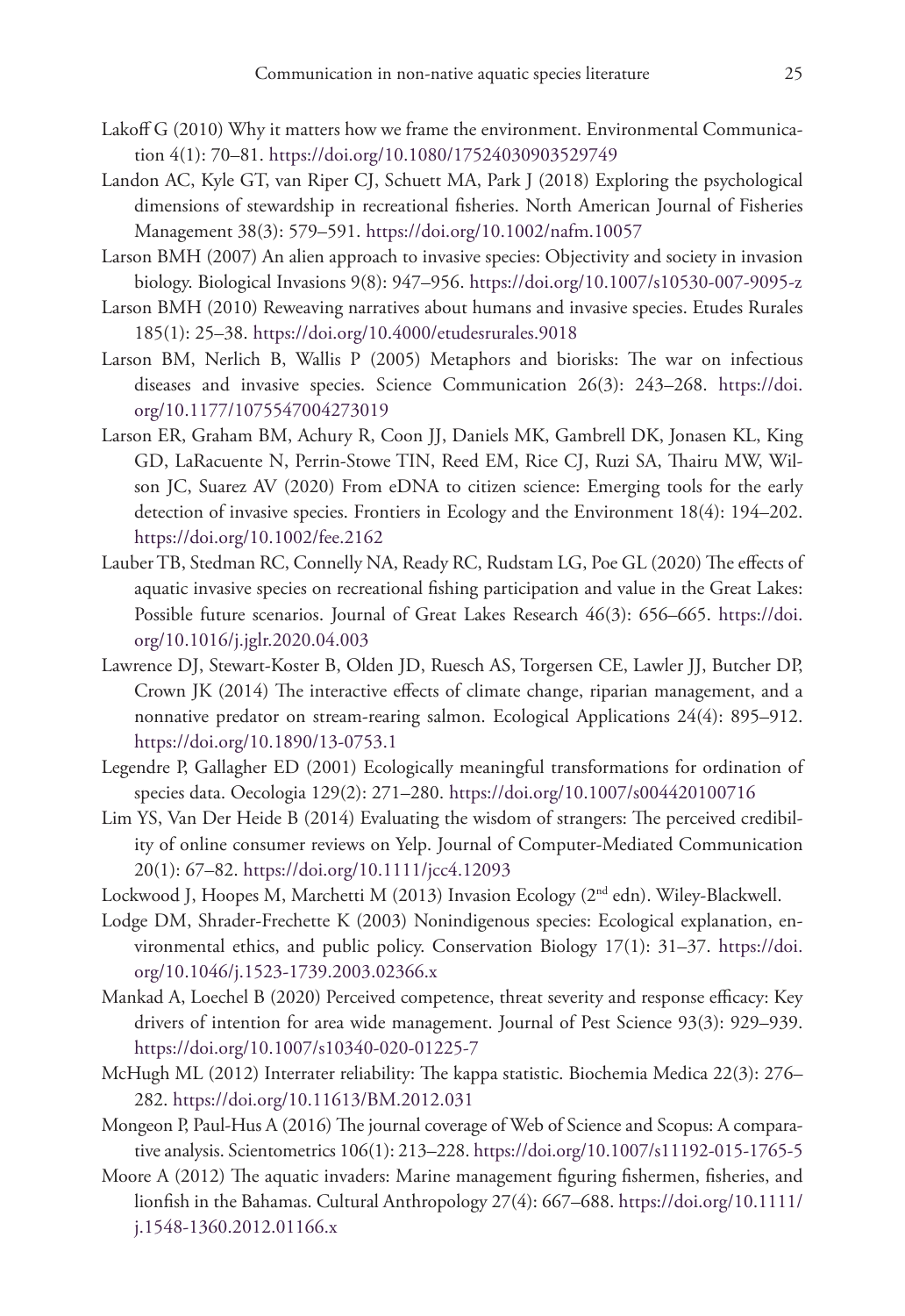- Muchnik L, Aral S, Taylor SJ (2013) Social influence bias: A randomized experiment. Science 341(6146): 647–651. <https://doi.org/10.1126/science.1240466>
- Niemiec RM, Pech RP, Norbury GL, Byrom AE (2017) Landowners' perspectives on coordinated, landscape-level invasive species control: The role of social and ecological context. Environmental Management 59(3): 477–489. <https://doi.org/10.1007/s00267-016-0807-y>
- Nisbet MC, Mooney C (2007) Framing science. Science 316(5821): e56. [https://doi.org/10.1126/](https://doi.org/10.1126/science.1142030) [science.1142030](https://doi.org/10.1126/science.1142030)
- Nisbet MC, Scheufele DA (2009) What's next for science communication? Promising directions and lingering distractions. American Journal of Botany 96(10): 1767–1778. [https://](https://doi.org/10.3732/ajb.0900041) [doi.org/10.3732/ajb.0900041](https://doi.org/10.3732/ajb.0900041)
- Oksanen J, Blanchet FG, Friendly M, Kindt R, Legendre P, McGlinn D, Minchin PR, O'Hara RB, Simpson GL, Solymos P, Stevens MHH, Szoecs E, Wagner H (2020) Vegan: community ecology package.<https://CRAN.R-project.org/package=vegan>
- Orth DJ, Schmitt JD, Hilling CD (2020) Hyperbole, simile, metaphor, and invasivore: Messaging about non-native blue catfish expansion. Fisheries (Bethesda, Md.) 45(12): 638–646.<https://doi.org/10.1002/fsh.10502>
- Otieno C, Spada H, Liebler K, Ludemann T, Deil U, Renkl A (2014) Informing about climate change and invasive species: How the presentation of information affects perception of risk, emotions, and learning. Environmental Education Research 20(5): 612–638. [https://](https://doi.org/10.1080/13504622.2013.833589) [doi.org/10.1080/13504622.2013.833589](https://doi.org/10.1080/13504622.2013.833589)
- Padilla DK, Williams SL (2004) Beyond ballast water: Aquarium and ornamental trades as sources of invasive species in aquatic ecosystems. Frontiers in Ecology and the Environment 2(3): 131–138. [https://doi.org/10.1890/1540-9295\(2004\)002\[0131:BBWAAO\]2.](https://doi.org/10.1890/1540-9295(2004)002%5B0131:BBWAAO%5D2.0.CO;2) [0.CO;2](https://doi.org/10.1890/1540-9295(2004)002%5B0131:BBWAAO%5D2.0.CO;2)
- Peters JA, Lodge DM (2009) Invasive species policy at the regional level: A multiple weak links problem. Fisheries (Bethesda, Md.) 34(8): 373–380.<https://doi.org/10.1577/1548-8446-34.8.373>
- Preston BL, Mustelin J, Maloney MC (2015) Climate adaptation heuristics and the science/ policy divide. Mitigation and Adaptation Strategies for Global Change 20(3): 467–497. <https://doi.org/10.1007/s11027-013-9503-x>
- Pyšek P, Hulme PE, Simberloff D, Bacher S, Blackburn TM, Carlton JT, Dawson W, Essl F, Foxcroft LC, Genovesi P, Jeschke JM, Kühn I, Liebhold AM, Mandrak NE, Meyerson LA, Pauchard A, Pergl J, Roy HE, Seebens H, Kleunen M, Vilà M, Wingfield MJ, Richardson DM (2020) Scientists' warning on invasive alien species. Biological Reviews of the Cambridge Philosophical Society 95(6): 1511–1534.<https://doi.org/10.1111/brv.12627>
- Rees HC, Maddison BC, Middleditch DJ, Patmore JR, Gough KC (2014) The detection of aquatic animal species using environmental DNA-a review of eDNA as a survey tool in ecology. Journal of Applied Ecology 51(5): 1450–1459. [https://doi.org/10.1111/1365-](https://doi.org/10.1111/1365-2664.12306) [2664.12306](https://doi.org/10.1111/1365-2664.12306)
- Richardson DM, Pyšek P, Rejmánek M, Barbour MG, Dane Panetta F, West CJ (2000) Naturalization and invasion of alien plants: Concepts and definitions. Diversity & Distributions 6(2): 93–107. <https://doi.org/10.1046/j.1472-4642.2000.00083.x>
- Robinson TB, Alexander ME, Simon CA, Griffiths CL, Peters K, Sibanda S, Miza S, Groenewald B, Majiedt P, Sink KJ (2016) Lost in translation? Standardising the terminology used in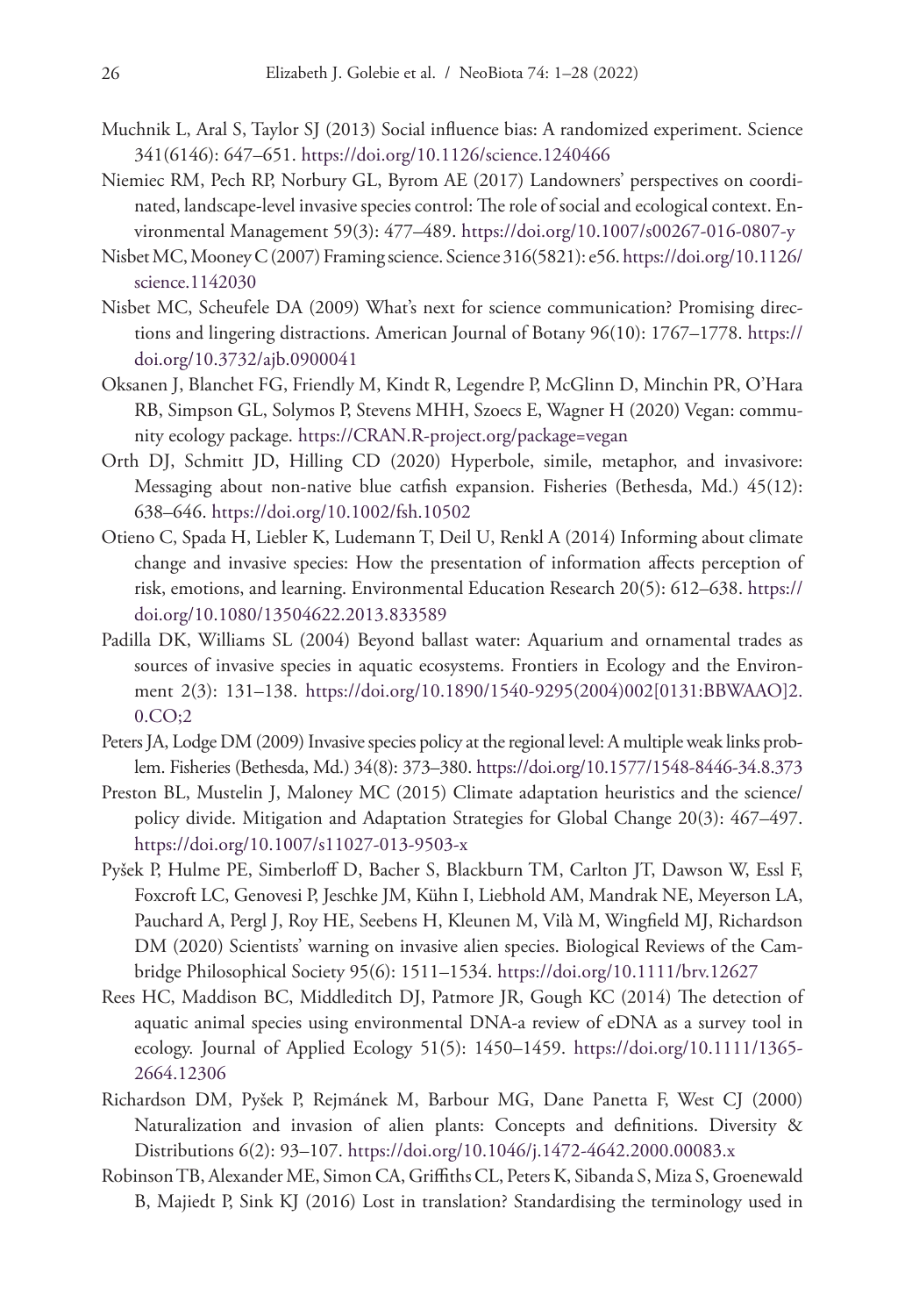marine invasion biology and updating South African alien species lists. African Journal of Marine Science 38(1): 129–140. <https://doi.org/10.2989/1814232X.2016.1163292>

- Rothlisberger JD, Chadderton WL, McNulty J, Lodge DM (2010) Aquatic invasive species transport via trailered boats: What is being moved, who is moving it, and what can be done. Fisheries (Bethesda, Md.) 35(3): 121–132.<https://doi.org/10.1577/1548-8446-35.3.121>
- Russell JA (2003) Core affect and the psychological construction of emotion. Psychological Review 110(1): 145–172.<https://doi.org/10.1037/0033-295X.110.1.145>
- Russell JC, Blackburn TM (2017) The rise of invasive species denialism. Trends in Ecology & Evolution 32(1): 3–6.<https://doi.org/10.1016/j.tree.2016.10.012>
- Sagoff M (2017) What's wrong with exotic species? Philosophical Dimensions of Public Policy. Routledge, 327–340. <https://doi.org/10.4324/9781315126357-34>
- Schlaepfer MA (2018) On the importance of monitoring and valuing all forms of biodiversity. PLoS Biology 16(11): e3000039.<https://doi.org/10.1371/journal.pbio.3000039>
- Schlaepfer MA, Sax DF, Olden JD (2011) The potential conservation value of non-native species. Conservation Biology 25(3): 428–437. [https://doi.org/10.1111/j.1523-](https://doi.org/10.1111/j.1523-1739.2010.01646.x) [1739.2010.01646.x](https://doi.org/10.1111/j.1523-1739.2010.01646.x)
- Sembera JA, Meier EJ, Waliczek TM (2018) Composting as an alternative management strategy for sargassum drifts on coastlines. HortTechnology 28(1): 80–84. [https://doi.](https://doi.org/10.21273/HORTTECH03836-17) [org/10.21273/HORTTECH03836-17](https://doi.org/10.21273/HORTTECH03836-17)
- Shackleton RT, Shackleton CM, Kull CA (2019) The role of invasive alien species in shaping local livelihoods and human well-being: A review. Journal of Environmental Management 229: 145–157.<https://doi.org/10.1016/j.jenvman.2018.05.007>
- Shaw B, Campbell T, Radler BT (2021) Testing emphasis message frames and metaphors on social media to engage boaters to learn about preventing the spread of zebra mussels. Environmental Management 68(6): 824–834. [https://doi.org/10.1007/s00267-021-](https://doi.org/10.1007/s00267-021-01506-6) [01506-6](https://doi.org/10.1007/s00267-021-01506-6)
- Simberloff D (2006) Invasional meltdown 6 years later: Important phenomenon, unfortunate metaphor, or both? Ecology Letters 9(8): 912–919. [https://doi.org/10.1111/j.1461-](https://doi.org/10.1111/j.1461-0248.2006.00939.x) [0248.2006.00939.x](https://doi.org/10.1111/j.1461-0248.2006.00939.x)
- So J, Kim S, Cohen H (2017) Message fatigue: Conceptual definition, operationalization, and correlates. Communication Monographs 84(1): 5–29. [https://doi.org/10.1080/03637751](https://doi.org/10.1080/03637751.2016.1250429) [.2016.1250429](https://doi.org/10.1080/03637751.2016.1250429)
- Tabak MA, Piaggio AJ, Miller RS, Sweitzer RA, Ernest HB (2017) Anthropogenic factors predict movement of an invasive species. Ecosphere 8(6): e01844. [https://doi.org/10.1002/](https://doi.org/10.1002/ecs2.1844) [ecs2.1844](https://doi.org/10.1002/ecs2.1844)
- Thomas J, Brunton J, Graziosi S (2010) EPPI-Reviewer 4.0: software for research synthesis.
- Van't Riet J, Cox AD, Cox D, Zimet GD, De Bruijn GJ, Van den Putte B, De Vries H, Werrij MQ, Ruiter RAC (2016) Does perceived risk influence the effects of message framing? Revisiting the link between prospect theory and message framing. Health Psychology Review 10(4): 447–459. <https://doi.org/10.1080/17437199.2016.1176865>
- Verbrugge LNH, Leuven RSEW, Zwart HAE (2016) Metaphors in invasion biology: Implications for risk assessment and management of non-native species. Ethics, Policy & Environment 19(3): 273–284.<https://doi.org/10.1080/21550085.2016.1226234>